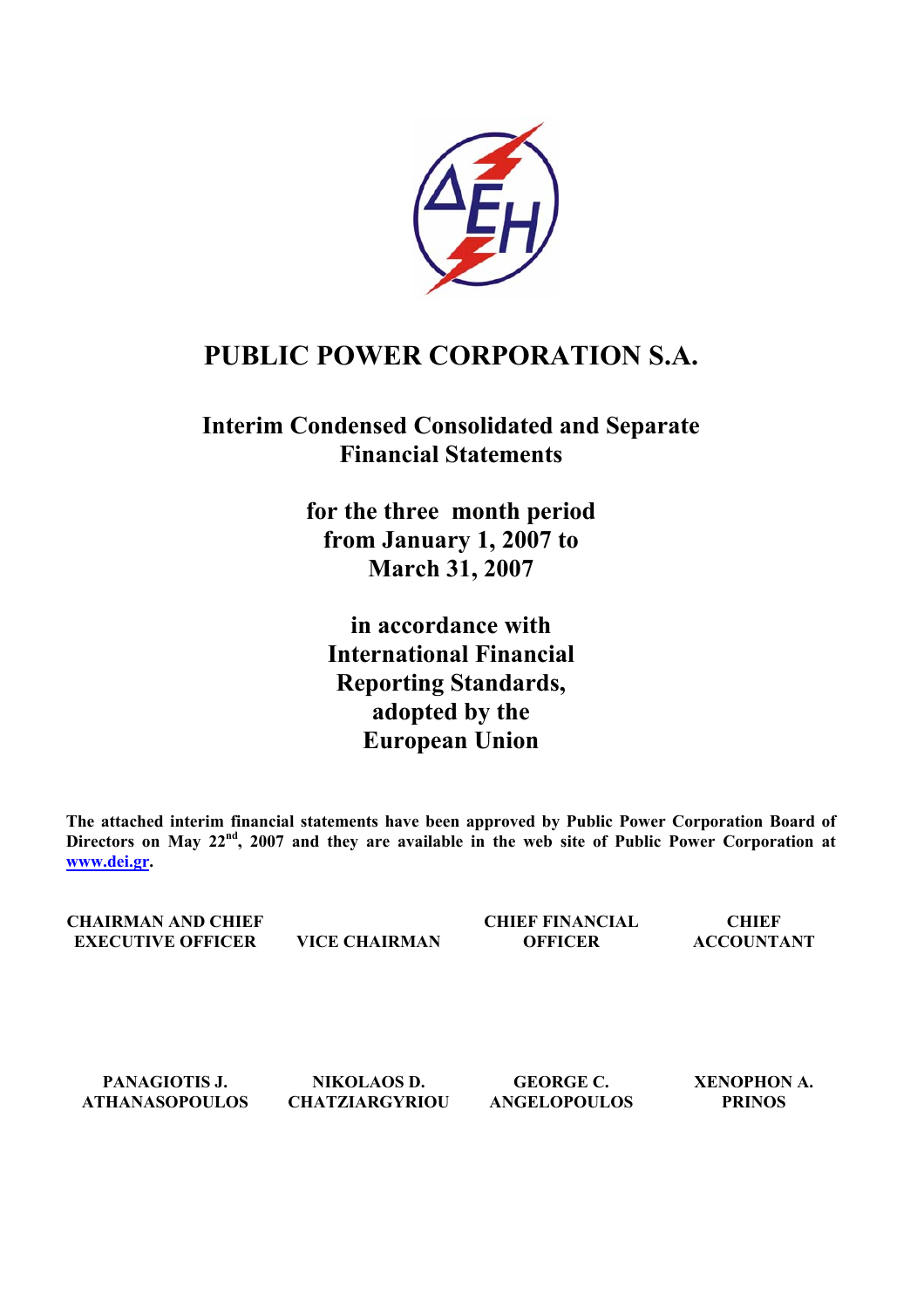## **PUBLIC POWER CORPORATION S.A. INTERIM CONSOLIDATED AND SEPARATE STATEMENT OF INCOME FOR THE THREE MONTH PERIOD ENDED MARCH 31, 2007**

**IN ACCORDANCE WITH INTERNATIONAL FINANCIAL REPORTING STANDARDS** 

(All amounts in thousands of Euro- except share and per share data)

|                                                                      | <b>GROUP</b>              |                                         | PARENT COMPANY            |                                         |  |
|----------------------------------------------------------------------|---------------------------|-----------------------------------------|---------------------------|-----------------------------------------|--|
|                                                                      | 01.01.2007-<br>31.03.2007 | (restated)<br>01.01.2006-<br>31.03.2006 | 01.01.2007-<br>31.03.2007 | (restated)<br>01.01.2006-<br>31.03.2006 |  |
| <b>REVENUES:</b>                                                     |                           |                                         |                           |                                         |  |
| Revenue from energy sales                                            | 1,155,635                 | 1,112,771                               | 1,155,635                 | 1,112,771                               |  |
| Other                                                                | 86,907                    | 87,372                                  | 86,907                    | 87,372                                  |  |
|                                                                      | 1,242,542                 | 1,200,143                               | 1,242,542                 | 1,200,143                               |  |
| <b>EXPENSES:</b>                                                     |                           |                                         |                           |                                         |  |
| Payroll cost                                                         | 254,285                   | 245,971                                 | 254,132                   | 245,078                                 |  |
| Fuel                                                                 | 485,935                   | 436,637                                 | 485,935                   | 436,637                                 |  |
| Depreciation and Amortization                                        | 119,840                   | 122,103                                 | 118,645                   | 120,773                                 |  |
| Energy purchases                                                     | 151,667                   | 90,437                                  | 154,525                   | 92,865                                  |  |
| Transmission system usage                                            | 71,987                    | 77,569                                  | 71,987                    | 77,569                                  |  |
| <b>Emission allowances</b>                                           | 4,546                     |                                         | 4,546                     |                                         |  |
| Provisions                                                           | 362                       | 12,031                                  | 362                       | 12,031                                  |  |
| Financial expenses                                                   | 43,652                    | 39,385                                  | 43,652                    | 39,384                                  |  |
| Financial income                                                     | (4, 879)                  | (11, 131)                               | (4,870)                   | (11, 101)                               |  |
| Other (income)/ expense, net                                         | 58,956                    | 62,590                                  | 58,685                    | 62,370                                  |  |
| Share of loss of associates                                          |                           | 1,738                                   |                           |                                         |  |
| Foreign currency (gains) / losses, net                               | (830)                     | (2,948)                                 | (830)                     | (2,948)                                 |  |
| PROFIT BEFORE TAX                                                    | 57,021                    | 125,761                                 | 55,773                    | 127,485                                 |  |
| Income tax expense                                                   | (16,022)                  | (37, 326)                               | (15, 634)                 | (37,303)                                |  |
| PROFIT FOR THE PERIOD<br><b>FROM CONTINUING</b><br><b>OPERATIONS</b> | 40,999                    | 88,435                                  | 40,139                    | 90,182                                  |  |
| Profit after tax from disposal group                                 |                           |                                         | 998                       | 54                                      |  |
| PROFIT AFTER TAX                                                     | 40,999                    | 88,435                                  | 41,137                    | 90,236                                  |  |
| Earnings per share, basic and<br>diluted                             | 0.18                      | 0.38                                    | 0.17                      | 0.39                                    |  |
|                                                                      |                           |                                         |                           |                                         |  |
| Weighted average number of shares                                    | 232,000,000               | 232,000,000                             | 232,000,000               | 232,000,000                             |  |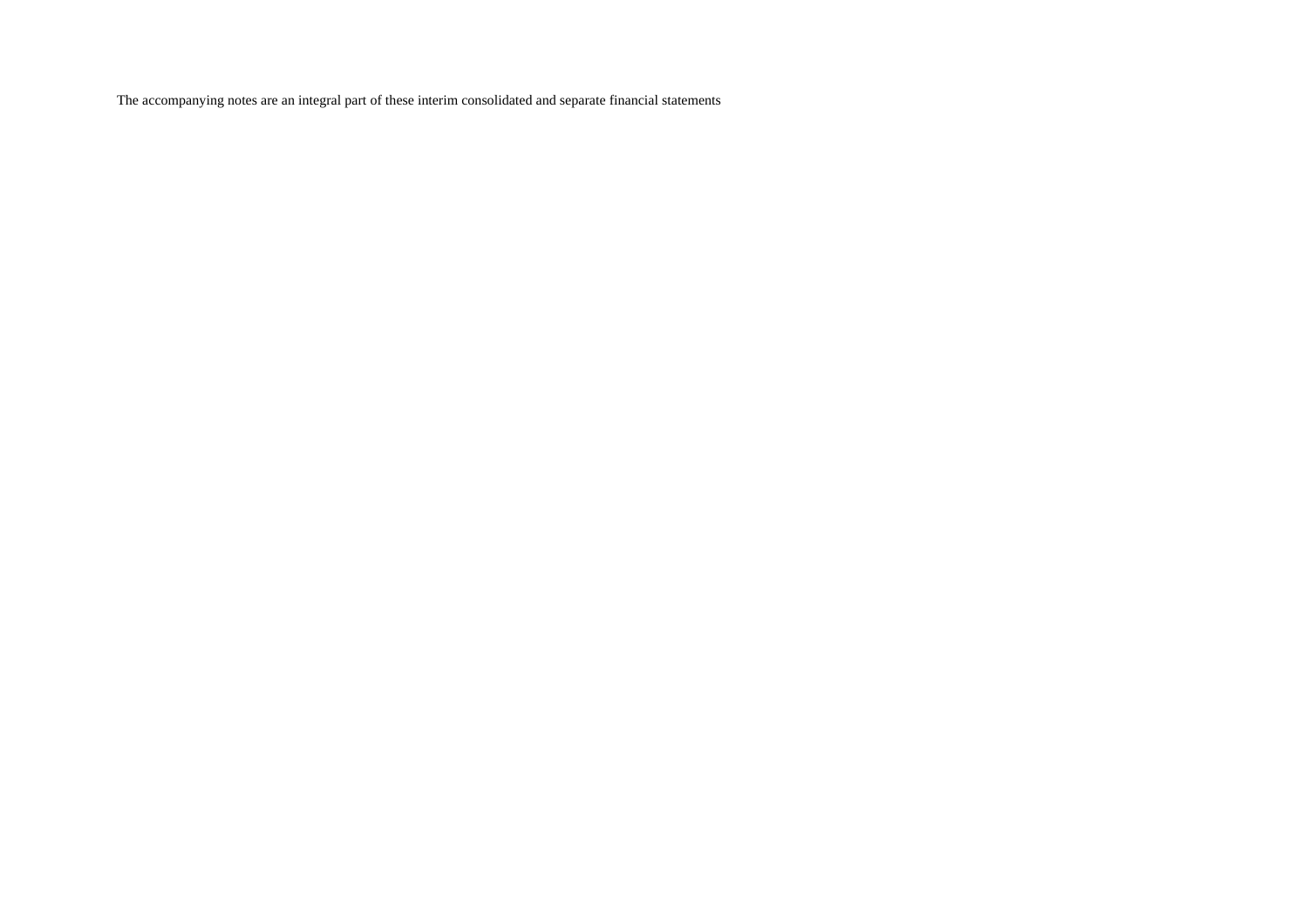## **PUBLIC POWER CORPORATION S.A.**

## **INTERIM CONSOLIDATED AND SEPARATE BALANCE SHEET AS OF MARCH 31, 2007 IN ACCORDANCE WITH INTERNATIONAL FINANCIAL REPORTING STANDARDS**

(All amounts in thousands of Euro- except share and per share data)

|                                                                                        | <b>GROUP</b>     |                  | PARENT COMPANY      |            |  |
|----------------------------------------------------------------------------------------|------------------|------------------|---------------------|------------|--|
|                                                                                        | 31.03.2007       | 31.12.2006       | 31.03.2007          | 31.12.2006 |  |
| <b>ASSETS</b>                                                                          |                  |                  |                     |            |  |
| Non - Current Assets:                                                                  |                  |                  |                     |            |  |
| Property, plant and equipment, net                                                     | 11,226,758       | 11,224,946       | 11,169,474          | 11,168,136 |  |
| Software, net                                                                          | 20,467           | 25,937           | 20,466              | 25,937     |  |
| Other non-current assets                                                               | 18,225           | 18,347           | 107,663             | 108,079    |  |
| <b>Total non-current assets</b>                                                        | 11,265,450       | 11,269,230       | 11,297,603          | 11,302,152 |  |
| <b>Current Assets:</b>                                                                 |                  |                  |                     |            |  |
| Materials, spare parts and supplies, net<br>Trade and other receivables, net and other | 629,726          | 602,520          | 629,237             | 602,031    |  |
| current assets                                                                         | 956,680          | 974,900          | 957,666             | 975,977    |  |
| Marketable and other securities                                                        | 62,825           | 55,902           | 62,825              | 55,902     |  |
| Cash and cash equivalents                                                              | 32,793           | 35,537           | 29,312              | 31,535     |  |
|                                                                                        | 1,682,024        | 1,668,859        | 1,679,040           | 1,665,445  |  |
| Assets of disposal group classified as "held for                                       |                  |                  |                     |            |  |
| sale"                                                                                  | $\mathbf{0}$     | $\overline{0}$   | 57,767              | 57,296     |  |
| <b>Total Current Assets</b>                                                            | 1,682,024        | 1,668,859        | 1,736,807           | 1,722,741  |  |
| <b>Total Assets</b>                                                                    | 12,947,474       | 12,938,089       | 13,034,410          | 13,024,893 |  |
|                                                                                        |                  |                  |                     |            |  |
| <b>EQUITY AND LIABILITIES</b>                                                          |                  |                  |                     |            |  |
| <b>EQUITY:</b>                                                                         |                  |                  |                     |            |  |
| Share capital                                                                          | 1,067,200        | 1,067,200        | 1,067,200           | 1,067,200  |  |
| Share premium                                                                          | 106,679          | 106,679          | 106,679             | 106,679    |  |
| Revaluation surplus                                                                    | 4,175,422        | 4,175,422        | 4,175,422           | 4,175,422  |  |
| Reversal of fixed assets' statutory revaluation                                        |                  |                  |                     |            |  |
| surplus included in share capital                                                      | (947, 342)       | (947, 342)       | (947, 342)          | (947, 342) |  |
| Reserves                                                                               | 295,404          | 288,481          | 295,404             | 288,481    |  |
| Retained earnings                                                                      | 428,992          | 387,991          | 509,038             | 467,898    |  |
| <b>Total Equity</b>                                                                    | 5,126,355        | 5,078,431        | 5,206,401           | 5,158,338  |  |
| <b>Non-Current Liabilities:</b>                                                        |                  |                  |                     |            |  |
| Interest bearing loans and borrowings                                                  | 3,045,592        | 2,695,987        | 3,045,439           | 2,695,834  |  |
| Provisions                                                                             | 437,756          | 441,415          | 437,756             | 441,415    |  |
| Other non-current liabilities                                                          | 2,484,142        | 2,432,023        | 2,484,657           | 2,432,539  |  |
| <b>Total Non-Current Liabilities</b>                                                   | 5,967,490        | 5,569,425        | 5,967,852           | 5,569,788  |  |
| <b>Current Liabilities:</b>                                                            |                  |                  |                     |            |  |
| Trade and other payables and other current<br>liabilities                              |                  |                  |                     |            |  |
|                                                                                        | 1,028,594        | 1,139,218        | 1,028,537<br>37,329 | 1,139,167  |  |
| Dividends payable                                                                      | 37,329           | 212              |                     | 212        |  |
| Short term borrowings<br>Current portion of interest bearing loans and                 | 72,000           | 117,600          | 72,000              | 117,600    |  |
| borrowings                                                                             | 715,706          | 1,033,203        | 715,638             | 1,033,135  |  |
| <b>Total Current Liabilities</b>                                                       | 1,853,629        | 2,290,233        | 1,853,504           | 2,290,114  |  |
| Liabilities directly associated with assets                                            |                  |                  |                     |            |  |
| classified as "held for sale"                                                          | $\boldsymbol{0}$ | $\boldsymbol{0}$ | 6,653               | 6,653      |  |
| <b>Total Liabilities and Equity</b>                                                    | 12,947,474       | 12,938,089       | 13,034,410          | 13,024,893 |  |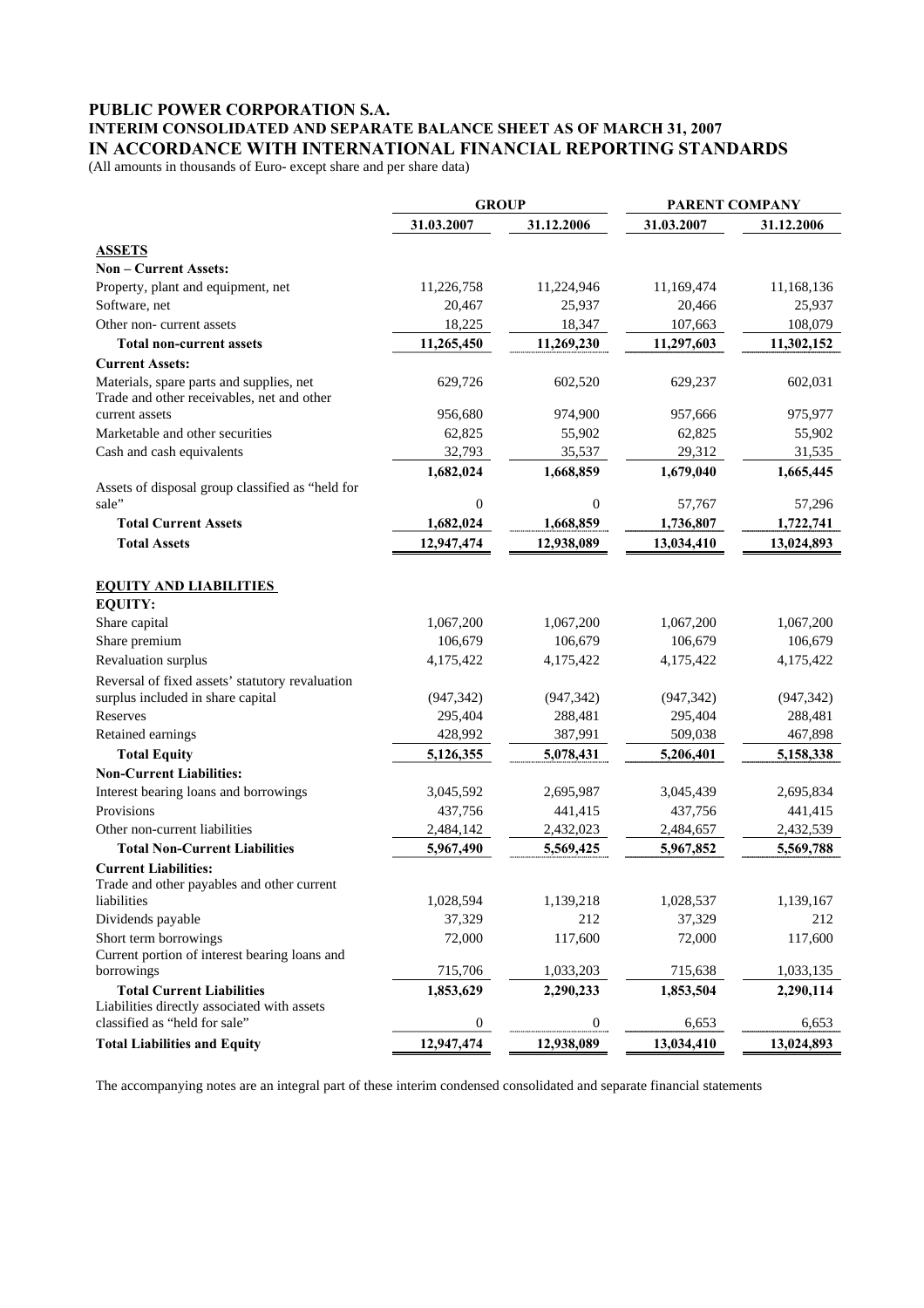## **PUBLIC POWER CORPORATION S.A. INTERIM CONSOLIDATED CHANGES IN EQUITY FOR THE THREE MONTH PERIOD ENDED MARCH 31, 2007 IN ACCORDANCE WITH INTERNATIONAL FINANCIAL REPORTING STANDARDS**  (All amounts in thousands of Euro- except share and per share data)

|                                         |                         |                         |                          |                                      |                                            | <b>Reserves</b>                                                       |                                            |                                 |                                                          |                        |
|-----------------------------------------|-------------------------|-------------------------|--------------------------|--------------------------------------|--------------------------------------------|-----------------------------------------------------------------------|--------------------------------------------|---------------------------------|----------------------------------------------------------|------------------------|
|                                         | <b>Share</b><br>Capital | <b>Share</b><br>Premium | Legal<br>Reserve         | <b>Revaluation</b><br><b>Surplus</b> | <b>Reversal of</b><br>Revaluation<br>Gains | Marketable<br><b>Securities</b><br><b>Valuation</b><br><b>Surplus</b> | Tax - free<br>and other<br><b>Reserves</b> | <b>Reserves</b><br><b>Total</b> | <b>Retained</b><br>Earnings/<br>(Accumulated<br>Deficit) | <b>Total</b><br>Equity |
| Balance, December 31, 2005              | 1,067,200               | 106,679                 | 40,398                   | 4,175,422                            | (947, 342)                                 | 30,042                                                                | 226,223                                    | 256,265                         | 510,159                                                  | 5,208,781              |
| Adjustments                             |                         |                         |                          |                                      | $\overline{\phantom{a}}$                   | $\sim$                                                                | $\overline{\phantom{a}}$                   |                                 | (43, 630)                                                | (43, 630)              |
| Balance, as restated, December 31, 2005 | 1,067,200               | 106,679                 | 40,398                   | 4,175,422                            | (947, 342)                                 | 30,042                                                                | 226,223                                    | 256,265                         | 466,529                                                  | 5,165,151              |
| Valuation of marketable securities      |                         |                         |                          |                                      | $\overline{\phantom{a}}$                   | 4,304                                                                 |                                            | 4,304                           |                                                          | 4,304                  |
| Net income for the period               |                         | ٠                       | $\overline{\phantom{a}}$ |                                      |                                            | ٠                                                                     |                                            | $\sim$                          | 88,435                                                   | 88,435                 |
| Dividends                               |                         |                         |                          |                                      |                                            |                                                                       |                                            |                                 |                                                          |                        |
| Transfers                               |                         |                         |                          |                                      |                                            |                                                                       | (17, 440)                                  | (17, 440)                       | 17,440                                                   |                        |
| Other                                   |                         |                         |                          |                                      |                                            |                                                                       |                                            |                                 |                                                          |                        |
| Balance, as restated, March 31, 2006    | 1,067,200               | 106,679                 | 40,398                   | 4,175,422                            | (947, 342)                                 | 34,346                                                                | 208,783                                    | 243,129                         | 572,404                                                  | 5,257,890              |
|                                         |                         |                         |                          |                                      |                                            |                                                                       |                                            |                                 |                                                          |                        |
| Balance, December 31, 2006              | 1,067,200               | 106,679                 | 42,464                   | 4,175,422                            | (947, 342)                                 | 37,234                                                                | 208,783                                    | 246,017                         | 387,991                                                  | 5,078,431              |
| Valuation of marketable securities      |                         |                         |                          |                                      | $\overline{\phantom{a}}$                   | 6,923                                                                 | $\overline{\phantom{a}}$                   | 6,923                           |                                                          | 6,923                  |
| Net income for the period               |                         |                         |                          |                                      |                                            |                                                                       |                                            |                                 | 40,999                                                   | 40,999                 |
| Dividends                               |                         |                         |                          |                                      |                                            |                                                                       |                                            |                                 |                                                          |                        |
| Transfers                               |                         |                         |                          |                                      |                                            |                                                                       |                                            |                                 |                                                          |                        |
| Other                                   |                         |                         |                          |                                      |                                            |                                                                       |                                            |                                 |                                                          |                        |
| Balance, March 31, 2007                 | 1,067,200               | 106,679                 | 42,464                   | 4,175,422                            | (947, 342)                                 | 44,157                                                                | 208,783                                    | 252,940                         | 428,992                                                  | 5,126,355              |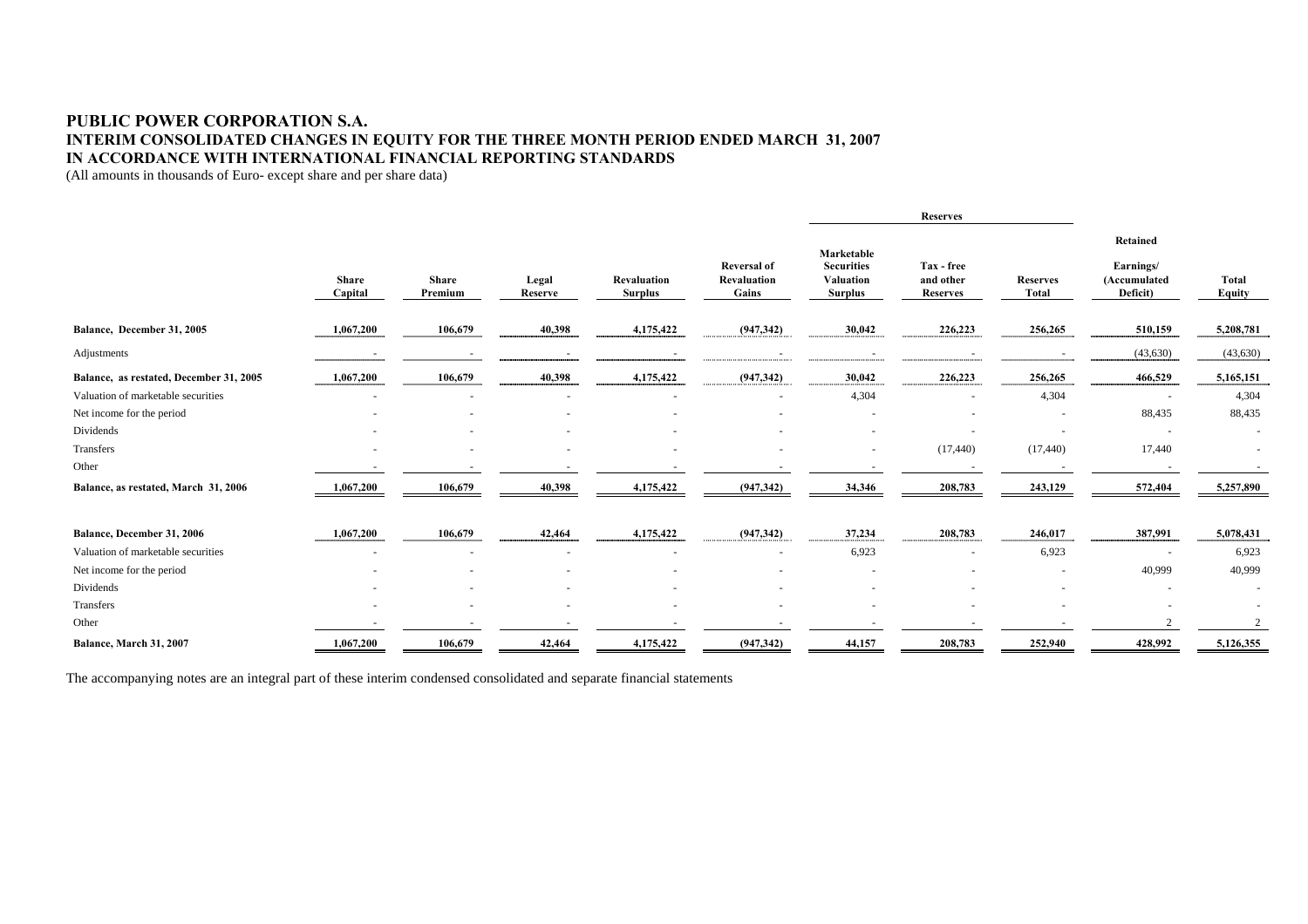## **PUBLIC POWER CORPORATION S.A. INTERIM SEPARATE CHANGES IN EQUITY FOR THE THREE MONTH PERIOD ENDED MARCH 31, 2007 IN ACCORDANCE WITH INTERNATIONAL FINANCIAL REPORTING STANDARDS**  (All amounts in thousands of Euro- except share and per share data)

|                                         |                         |                         |                          |                                      |                                            | <b>Reserves</b>                                                       |                                            |                                 |                                                          |                        |
|-----------------------------------------|-------------------------|-------------------------|--------------------------|--------------------------------------|--------------------------------------------|-----------------------------------------------------------------------|--------------------------------------------|---------------------------------|----------------------------------------------------------|------------------------|
|                                         | <b>Share</b><br>Capital | <b>Share</b><br>Premium | Legal<br>Reserve         | <b>Revaluation</b><br><b>Surplus</b> | <b>Reversal of</b><br>Revaluation<br>Gains | Marketable<br><b>Securities</b><br><b>Valuation</b><br><b>Surplus</b> | Tax - free<br>and other<br><b>Reserves</b> | <b>Reserves</b><br><b>Total</b> | <b>Retained</b><br>Earnings/<br>(Accumulated<br>Deficit) | <b>Total</b><br>Equity |
| Balance, December 31, 2005              | 1,067,200               | 106,679                 | 40,398                   | 4,175,422                            | (947, 342)                                 | 30,042                                                                | 226,223                                    | 256,265                         | 562,725                                                  | 5,261,347              |
| Adjustments                             |                         |                         |                          |                                      | $\overline{\phantom{a}}$                   | $\sim$                                                                | $\overline{\phantom{a}}$                   |                                 | (43, 630)                                                | (43, 630)              |
| Balance, as restated, December 31, 2005 | 1,067,200               | 106,679                 | 40,398                   | 4,175,422                            | (947, 342)                                 | 30,042                                                                | 226,223                                    | 256,265                         | 519,095                                                  | 5,217,717              |
| Valuation of marketable securities      |                         |                         |                          |                                      | $\overline{\phantom{a}}$                   | 4,304                                                                 |                                            | 4,304                           |                                                          | 4,304                  |
| Net income for the period               |                         | ٠                       | $\overline{\phantom{a}}$ |                                      |                                            | $\overline{\phantom{a}}$                                              |                                            | $\sim$                          | 90,236                                                   | 90,236                 |
| Dividends                               |                         |                         |                          |                                      |                                            |                                                                       |                                            |                                 |                                                          |                        |
| Transfers                               |                         |                         |                          |                                      |                                            |                                                                       | (17, 440)                                  | (17, 440)                       | 17,440                                                   |                        |
| Other                                   |                         |                         |                          |                                      |                                            |                                                                       |                                            |                                 |                                                          |                        |
| Balance, as restated, March 31, 2006    | 1,067,200               | 106,679                 | 40,398                   | 4,175,422                            | (947, 342)                                 | 34,346                                                                | 208,783                                    | 243,129                         | 626,771                                                  | 5,312,257              |
|                                         |                         |                         |                          |                                      |                                            |                                                                       |                                            |                                 |                                                          |                        |
| Balance, December 31, 2006              | 1,067,200               | 106,679                 | 42,464                   | 4,175,422                            | (947, 342)                                 | 37,234                                                                | 208,783                                    | 246,017                         | 467,898                                                  | 5,158,338              |
| Valuation of marketable securities      |                         |                         |                          |                                      | $\overline{\phantom{a}}$                   | 6,923                                                                 | $\overline{\phantom{a}}$                   | 6,923                           | $\sim$                                                   | 6,923                  |
| Net income for the period               |                         |                         |                          |                                      |                                            |                                                                       |                                            |                                 | 41,137                                                   | 41,137                 |
| Dividends                               |                         |                         |                          |                                      |                                            |                                                                       |                                            |                                 |                                                          |                        |
| Transfers                               |                         |                         |                          |                                      |                                            |                                                                       |                                            |                                 |                                                          |                        |
| Other                                   |                         |                         |                          |                                      |                                            |                                                                       |                                            |                                 |                                                          |                        |
| Balance, March 31, 2007                 | 1,067,200               | 106,679                 | 42,464                   | 4,175,422                            | (947, 342)                                 | 44,157                                                                | 208,783                                    | 252,940                         | 509,038                                                  | 5,206,401              |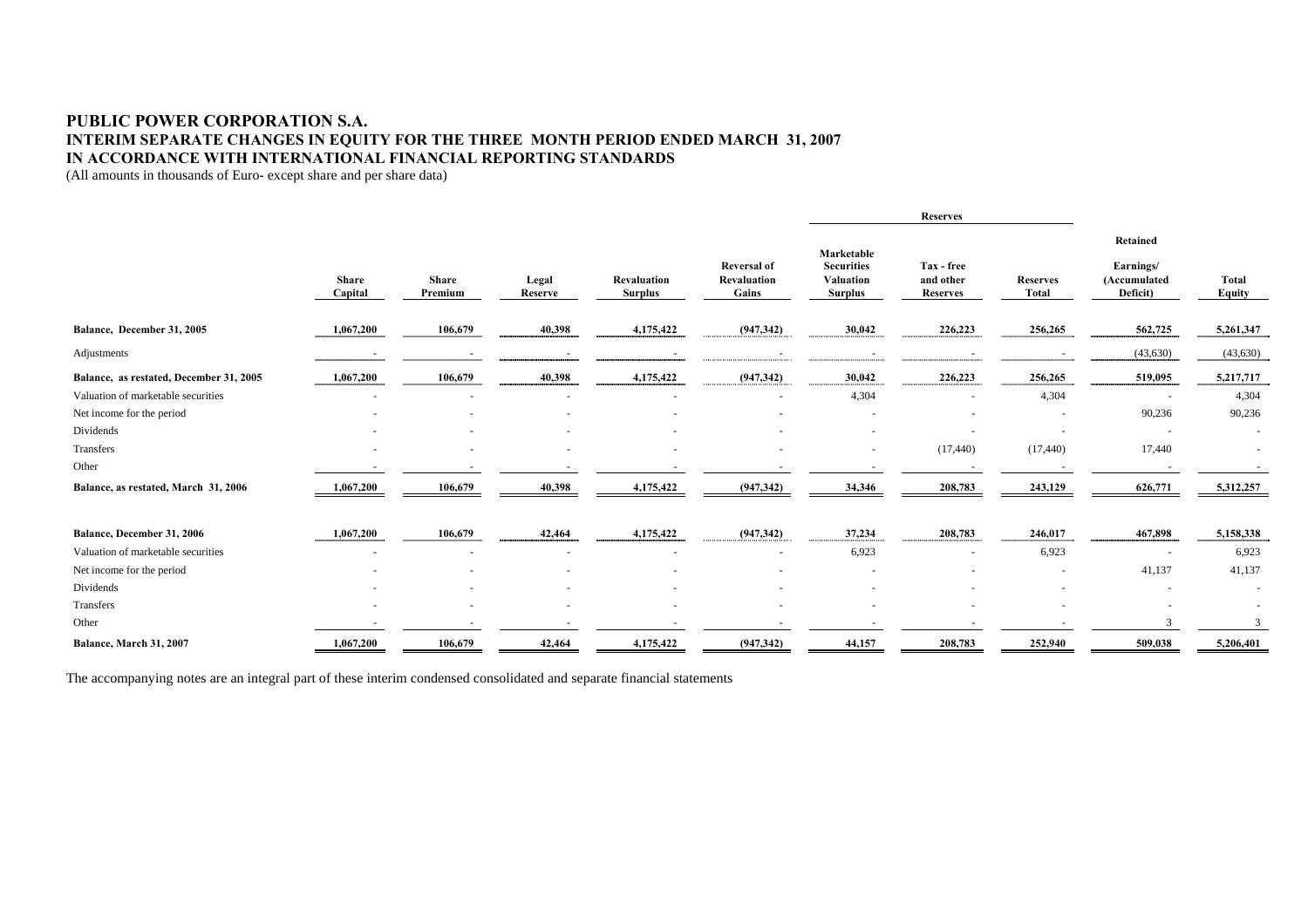#### **PUBLIC POWER CORPORATION S.A. INTERIM CONSOLIDATED AND SEPARATE STATEMENT OF CASH FLOWS FOR THE THREE MONTH PERIOD ENDED MARCH 31, 2007 IN ACCORDANCE WITH INTERNATIONAL FINANCIAL REPORTING STANDARDS**

(All amounts in thousands of Euro- except share and per share data)

|                                                                                                    | <b>GROUP</b>              |                           | PARENT COMPANY            |                           |  |
|----------------------------------------------------------------------------------------------------|---------------------------|---------------------------|---------------------------|---------------------------|--|
|                                                                                                    | 01.01.2007-<br>31.03.2007 | 01.01.2006-<br>31.03.2006 | 01.01.2007-<br>31.03.2007 | 01.01.2006-<br>31.03.2006 |  |
| Cash flows from operating activities                                                               |                           |                           |                           |                           |  |
| Profit before tax from continuing operations                                                       | 57,021                    | 125,761                   | 55,773                    | 127,485                   |  |
| Profit before tax from disposal group                                                              |                           |                           | 1,386                     | 77                        |  |
| Adjustments :                                                                                      |                           |                           |                           |                           |  |
| Depreciation and amortization<br>Amortization of customers' contributions and                      | 155,529                   | 155,363                   | 154,334                   | 154,033                   |  |
| subsidies                                                                                          | (14, 856)                 | (13, 423)                 | (14, 856)                 | (13, 423)                 |  |
| Interest expense                                                                                   | 41,146                    | 36,326                    | 41,146                    | 36,326                    |  |
| Other adjustments                                                                                  | 42,538                    | 22,595                    | 42,538                    | 20,887                    |  |
| Changes in assets                                                                                  | (70, 802)                 | (111, 223)                | (71, 183)                 | (110,777)                 |  |
| Changes in liabilities                                                                             | (33,108)                  | 22,458                    | (31, 915)                 | 23,778                    |  |
| <b>Net Cash from Operating Activities</b>                                                          | 177,468                   | 237,857                   | 177,223                   | 238,386                   |  |
| <b>Cash Flows from Investing Activities</b><br>Capital expenditure/ (disposal) of fixed assets and |                           |                           |                           |                           |  |
| software                                                                                           | (157, 719)                | (160, 674)                | (157, 248)                | (160, 674)                |  |
| Proceeds from customers' contributions and<br>subsidies                                            | 43,423                    | 34,885                    | 43,423                    | 34,885                    |  |
| Interest received                                                                                  | 4,144                     | 2,801                     | 4,144                     | 2,771                     |  |
| Investments                                                                                        | (445)                     | (460)                     | (150)                     |                           |  |
| Net Cash used in Investing Activities                                                              | (110, 597)                | (123, 448)                | (109, 831)                | (123, 018)                |  |
| <b>Cash Flows from Financing Activities</b>                                                        |                           |                           |                           |                           |  |
| Net change in short term borrowings<br>Proceeds from interest bearing loans and                    | (45,600)                  | (97,200)                  | (45,600)                  | (97,200)                  |  |
| borrowings<br>Principal payments of interest bearing loans and                                     | 550,000                   | 100,000                   | 550,000                   | 100,000                   |  |
| borrowing                                                                                          | (517, 497)                | (60, 739)                 | (517, 497)                | (60, 739)                 |  |
| Interest paid                                                                                      | (56, 515)                 | (51,085)                  | (56, 515)                 | (51,085)                  |  |
| Dividends paid                                                                                     | (3)                       | (4)                       | (3)                       | (4)                       |  |
| <b>Net Cash used in Financing Activities</b>                                                       | (69, 615)                 | (109, 028)                | (69, 615)                 | (109, 028)                |  |
| Net increase/(decrease) in cash and cash equivalents                                               | (2,744)                   | 5,381                     | (2,223)                   | 6,340                     |  |
| Cash and cash equivalents at beginning of the period                                               | 35,537                    | 38,176                    | 31,535                    | 29,351                    |  |
| Cash and cash equivalents at the end of the period                                                 | 32,793                    | 43,557                    | 29,312                    | 35,691                    |  |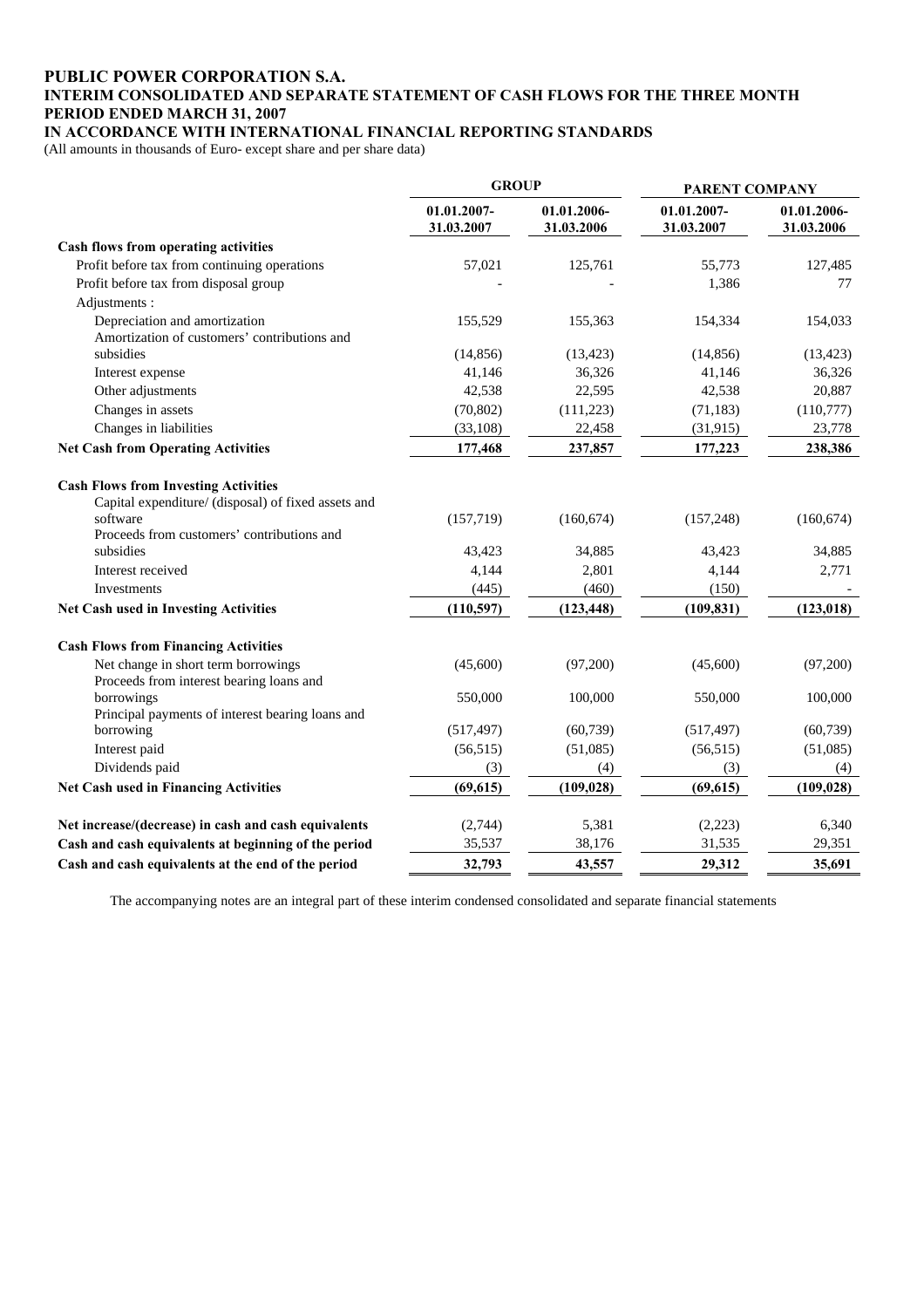## **Index**

| $\mathbf{1}$ . |                                                              |  |
|----------------|--------------------------------------------------------------|--|
| 2.             |                                                              |  |
| 3.             | BASIS OF PRESENTATION FOR THE INTERIM FINANCIAL STATEMENTS 2 |  |
| 4.             |                                                              |  |
| 5.             |                                                              |  |
| 6.             |                                                              |  |
| 7.             |                                                              |  |
| 8.             |                                                              |  |
| 9.             |                                                              |  |
| 10.            |                                                              |  |
| 11.            |                                                              |  |
| 12.            |                                                              |  |
| 13.            |                                                              |  |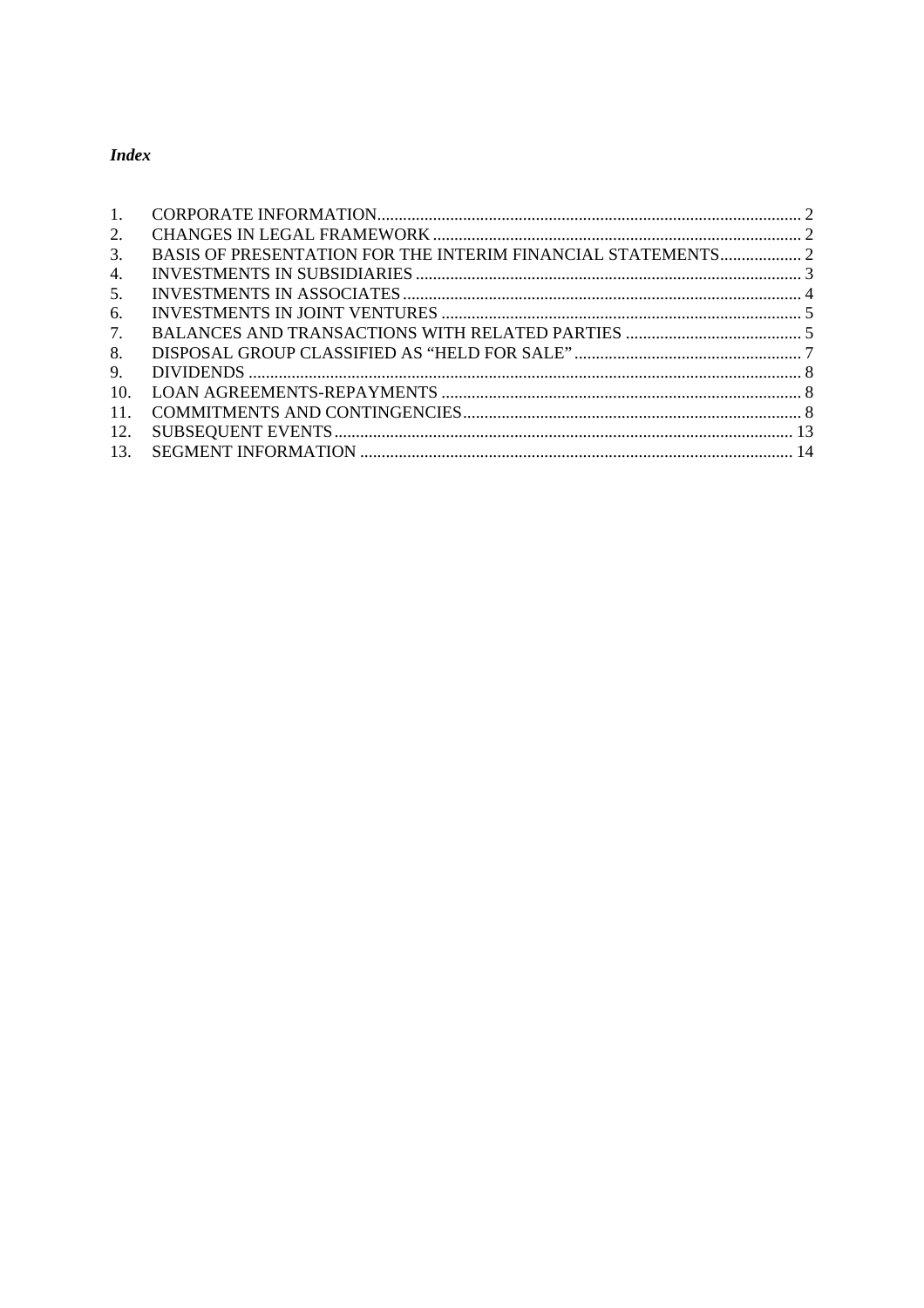<span id="page-8-0"></span>**(**All amounts in thousands of Euro, unless otherwise stated)

## **1. CORPORATE INFORMATION**

Public Power Corporation S.A. ("PPC" or "Company") was established in 1950 in Greece for an unlimited duration as a State owned and managed corporation for electricity generation, transmission and distribution throughout Greece. In 1999, the Hellenic Republic enacted Law 2773/1999 ("the Liberalization Law"), which provided for, among other provisions, the transformation of PPC into a société anonyme.

PPC's transformation to a société anonyme was effected on January 1, 2001, by virtue of Presidential Decree 333/2000 and its duration was set for 100 years.

Effective December 2001, PPC's shares were listed on the Athens and London Exchange.

The accompanying financial statements include the financial statements of PPC and the consolidated financial statements of PPC ("the Group").

PPC headquarters are located at 30, Chalkokondili Street, Athens, 104 32 Greece. At March 31, 2007 and 2006, the number of staff employed by the Group was approximately 25,955 and 26,920, respectively, excluding employees engaged in Hellenic Electricity Transmission System Operator ("HTSO").

As a vertically integrated electric utility, PPC generates electricity in its own 98 power generating stations out of which nine (9) small hydroelectric stations are transferred to PPC Renewables S.A. from 01.01.2007, in the context of the spin-off of all its renewable energy plants, facilitates the transmission of electricity through approximately 11,600 kilometres of high voltage power lines and distributes electricity to consumers through approximately 210,000 kilometres of distribution network.

Lignite for PPC's lignite-fired power stations is extracted mainly from its lignite mines. PPC has also constructed approximately 1,600 kilometres of fibre-optic network along its transmission lines and almost 200 kilometres of urban underground fibre optics network.

## **2. CHANGES IN LEGAL FRAMEWORK**

A generation authorization of a total capacity of 1,600 MW is granted to PPC for the renewal and replacement of older units' capacity. After their replacement, these units remain in "cold reserve", their management is conducted in compliance with the Grid Code and is undertaken by the HTSO on the basis of contracts concluded between HTSO and PPC, exclusively for the provision by HTSO of ancillary services and reserve power. On March  $26<sup>th</sup>$ ,  $2007$  the Minister of Development has announced the extension of the above mentioned authorization by 800 MW, along with a replacement of older units with an equal capacity up until 2017. In view of such an alteration, a legislative amendment will be submitted to the Greek Parliament in the near future.

#### **3. BASIS OF PRESENTATION FOR THE INTERIM FINANCIAL STATEMENTS**

#### **3.1. BASIS OF PREPARATION**

*(a) Basis of preparation of financial statements:* The accompanying interim condensed consolidated and separate financial statements ("financial statements") for the nine month period ended September 30, 2006 have been prepared in accordance with IAS 34 "Interim Financial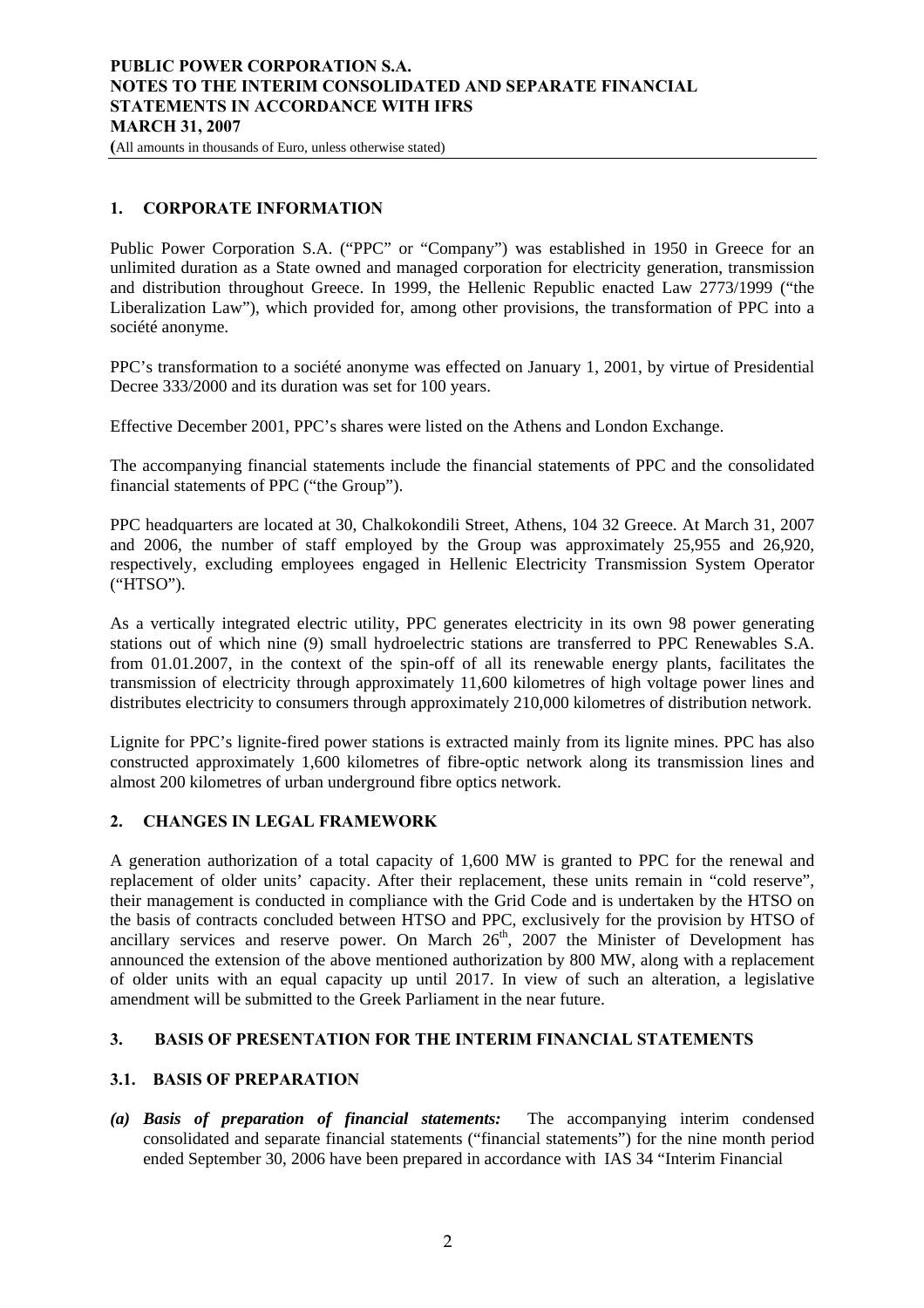<span id="page-9-0"></span>**(**All amounts in thousands of Euro, unless otherwise stated)

Reporting" which defines the form and the content of the interim financial statements. The accompanying financial statements do not include all the information and disclosures required in the annual financial statements and should be read in conjunction with the latest annual financial statements as at December 31, 2006 made publicly available.

The accompanying financial statements have been prepared under the historical cost convention except for certain assets and liabilities that have been measured at fair value, assuming that PPC and its subsidiaries will continue as a going concern.

The financial statements are presented in thousands of Euros and all values are rounded to the nearest thousand, except when otherwise indicated.

- *(b) Statement of compliance:* The accompanying financial statements have been prepared in accordance with International Financial Reporting Standards (IFRSs) as adopted by the European Union.
- *(c) Reclassifications:* Certain reclassifications have been made to prior year balances to conform to current year classifications. Such reclassifications did not have any effect on PPC's prior period results.
- *(d) Revision of previously reported items:* In 2006, the Parent Company identified certain payroll obligations for which no liability had been recognised in previous periods. As a result, the Parent Company decided to proceed to a revision of previously reported, shareholders' equity for the period ended March 31, 2006 and for the year ended December 31, 2005 as well as pre tax and after tax profit for the aforementioned periods. The effect of the above revision on the Parent Company's financial statements is as follows:

|                                  | 31.03.2006 31.12.2005 |                          |
|----------------------------------|-----------------------|--------------------------|
| Decrease in shareholders' equity |                       |                          |
| after deferred taxes             | (1,053)               | (43,630)                 |
| Profit before tax decrease       | (1,053)               | $\overline{\phantom{0}}$ |
| Profit after tax decrease        | (1.053)               | $\overline{\phantom{0}}$ |

The effect of the above revision on earnings per share for the three month period ended March 31, 2006, has as follows:

|                                            | Group  | Company |
|--------------------------------------------|--------|---------|
|                                            |        |         |
| Earnings per share, as previously reported | 0.39   |         |
| Effect of revision                         | (0.01) |         |
| Earnings per share, as revised             | 0.38   |         |

## **3.2. CHANGES IN ACCOUNTING POLICIES**

The accounting policies applied to the separate and consolidated financial statements are the same with those applied to the separate and consolidated financial statements for the year ended December 31, 2006.

## **4. INVESTMENTS IN SUBSIDIARIES**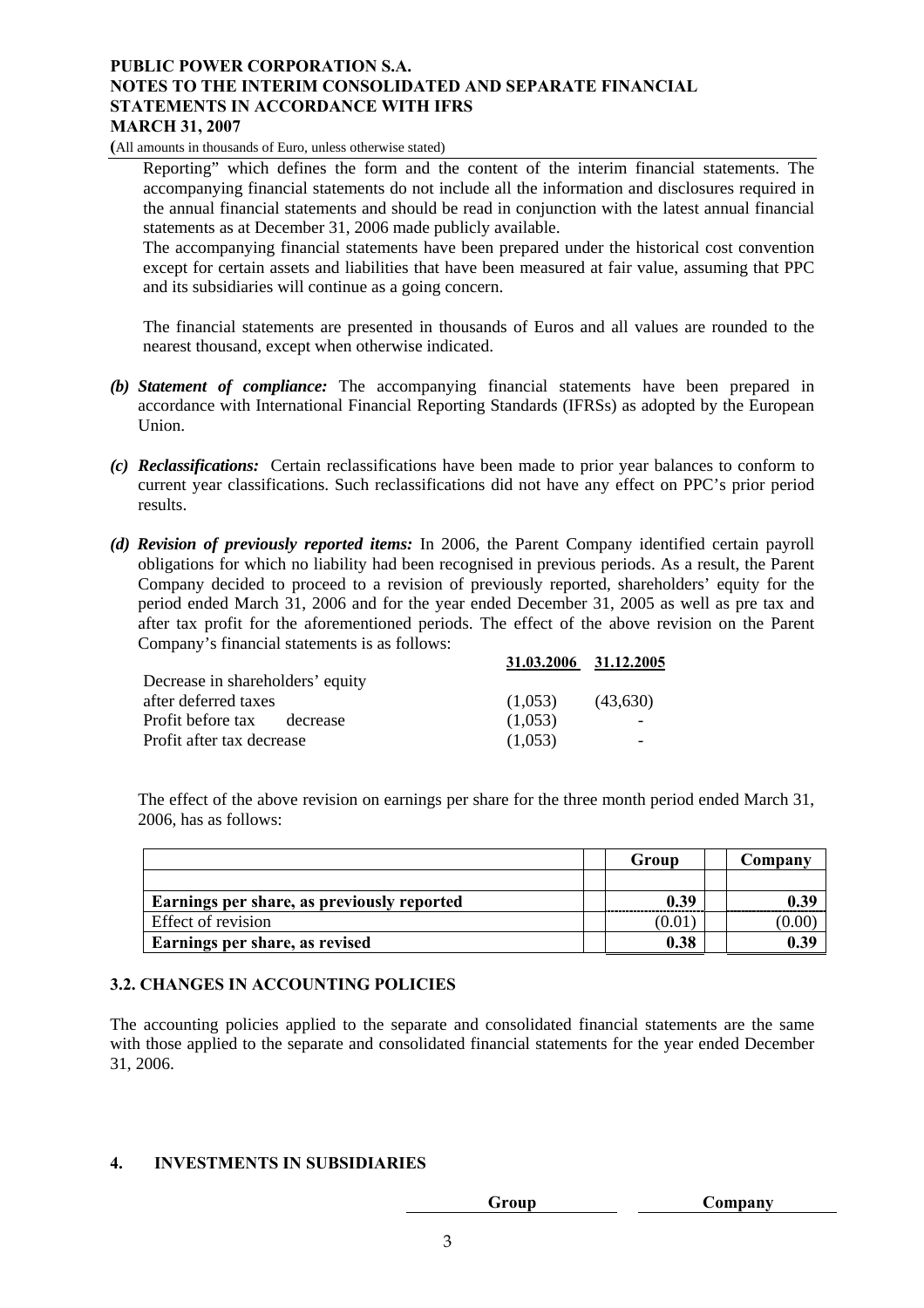<span id="page-10-0"></span>**(**All amounts in thousands of Euro, unless otherwise stated)

|                               | 31.03.2007               | 31.12.2006 | 31.03.2007 | 31.12.2006 |
|-------------------------------|--------------------------|------------|------------|------------|
| <b>PPC</b> Telecommunications |                          |            | 57,419     | 57,419     |
| PPC Rhodes S.A.               | $\overline{\phantom{0}}$ |            | 838        | 838        |
| PPC Renewables S.A.           | $\overline{\phantom{0}}$ |            | 6,335      | 6,335      |
| PPC Crete S.A.                | -                        |            | 982        | 982        |
| <b>Total</b>                  | ۰                        |            | 65,574     | 65,574     |

The consolidated financial statements include the financial statements of PPC and the subsidiaries listed bellow:

| <b>NAME</b>                 | Ownership<br><b>Interest</b> | <b>Country of</b> | <b>Incorporation Principal Activities</b>                            |
|-----------------------------|------------------------------|-------------------|----------------------------------------------------------------------|
| PPC Renewables S.A.         | 100\%                        | Greece            | Engineering, consulting, technical<br>and commercial services        |
| PPC Rhodes S.A.             | 100\%                        | Greece            | Engineering, construction and<br>operation of a power plant          |
| PPC Telecommunications S.A. | 100\%                        | Greece            | Telecommunication services                                           |
| PPC Crete S.A.              | 100\%                        | Greece            | Engineering services, construction<br>and operation of a power plant |

In June 2006, the Annual Shareholders' General Assemblies for PPC Rhodes S.A. and PPC Kriti S.A. decided to dissolve the aforementioned companies and to initiate the appropriate procedures on July 1, 2006. Those procedures are yet to be completed.

#### **5. INVESTMENTS IN ASSOCIATES**

|                                           | Group      |            | Company                  |            |  |
|-------------------------------------------|------------|------------|--------------------------|------------|--|
|                                           | 31.03.2007 | 31.12.2006 | 31.03.2007               | 31.12.2006 |  |
| <b>HTSO</b>                               | 144        | 144        | 144                      | 144        |  |
| WIND-PPC Holding N.V.                     |            |            |                          |            |  |
| LARKO S.A.                                | 9,238      | 9,238      | 37,032                   | 37,032     |  |
| <b>Investments through PPC Renewables</b> | 3,943      | 3,648      | $\overline{\phantom{0}}$ |            |  |
| <b>Total</b>                              | 13,325     | 13,030     | 37,176                   | 37,176     |  |

The Group's ownership interest in the above associates as at March 31, 2007 was as follows:

| <b>Name</b>                           | Ownership<br><b>Interest</b> | <b>Country of</b><br>Incorporation | <b>Principal Activities</b>                 |
|---------------------------------------|------------------------------|------------------------------------|---------------------------------------------|
| <b>HTSO</b>                           | 49%                          | Greece                             | <b>Transmission System</b><br>Operator      |
| WIND-PPC Holding N.V.                 | 50% less one<br>share        | <b>Netherlands</b>                 | Telecommunication services                  |
| Investments through PPC<br>Renewables | 49%                          | Greece                             | Energy generation from<br>renewable sources |
| Larko S.A.                            | 28.56%                       | Greece                             | Metallurgical                               |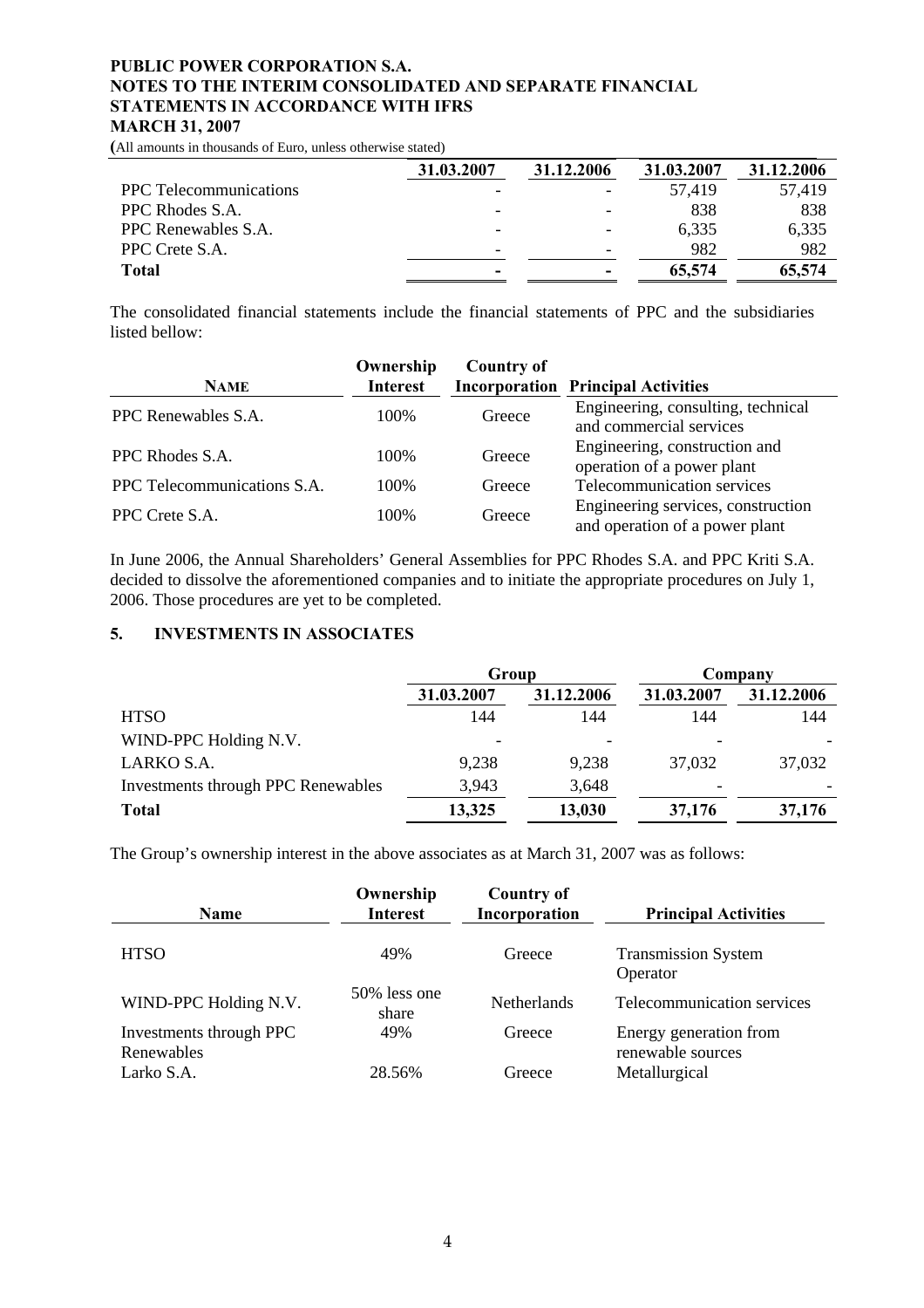<span id="page-11-0"></span>**(**All amounts in thousands of Euro, unless otherwise stated)

#### **6. INVESTMENTS IN JOINT VENTURES**

In 2006, the Parent Company together with Contour Global LLP, established a 50% jointly controlled entity named SENCAP S.A. ("SENCAP" - a holding entity) whose objective is the ownership, investment, operation, development and management of energy sector projects, including exploitation of mineral rights, in South East Europe, Italy, Turkey, and selectively in the Mediterranean area.

The initial share capital of SENCAP was set at Euro 60, paid by both parties within 2006. In accordance with the shareholders' agreement signed between PPC and Contour Global LLP, each partner will contribute an amount of up to Euro 300 million within the forthcoming five years in order for SENCAP to be able to finance its investment opportunities.

On February 28<sup>th</sup>, 2007 the Parent Company paid Euro 150.

## **7. BALANCES AND TRANSACTIONS WITH RELATED PARTIES**

PPC balances with its subsidiaries and its associates as of March 31, 2007 and December 31, 2006 are as follows:

|                               | <b>March 31, 2007</b> | <b>December 31, 2006</b> |            |            |  |
|-------------------------------|-----------------------|--------------------------|------------|------------|--|
|                               | Receivable            | (Payable)                | Receivable | (Payable)  |  |
| <b>Subsidiaries</b>           |                       |                          |            |            |  |
| - PPC Telecommunications S.A. | 299                   |                          | 290        |            |  |
| - PPC Renewables S.A.         | 1,390                 |                          | 1,387      |            |  |
| - PPC Rhodes S.A.             | 29                    |                          | 29         |            |  |
| - PPC Crete S.A.              | 45                    |                          | 43         |            |  |
|                               | 1,763                 |                          | 1,749      |            |  |
| <b>Associates</b>             |                       |                          |            |            |  |
| - HTSO                        | 124,391               | (174, 302)               | 126,291    | (179,200)  |  |
| - Tellas                      | 12,088                | (10,642)                 | 11,426     | (10,096)   |  |
| - Larco (energy and ash)      | 35,931                | (1,613)                  | 35,465     | (220)      |  |
|                               | 172,410               | (186, 557)               | 173,182    | (189, 516) |  |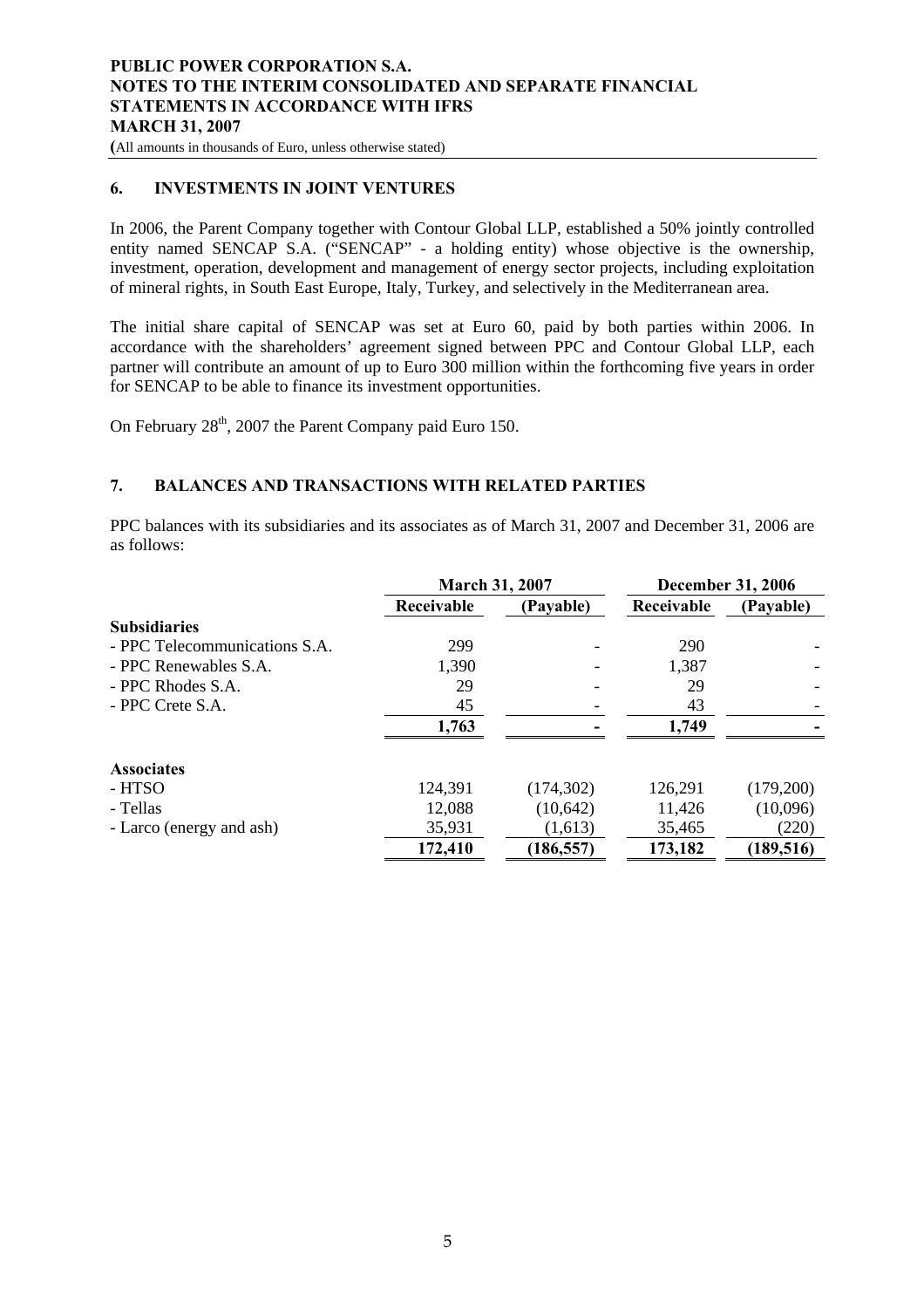**(**All amounts in thousands of Euro, unless otherwise stated)

#### **7. BALANCES AND TRANSACTIONS WITH RELATED PARTIES (continued)**

PPC's transactions with its subsidiaries and its associates for the three month period ended March 31, 2007 and 2006 are as follows:

|                                  |              | <b>March 31, 2007</b> | <b>March 31, 2006</b> |             |  |
|----------------------------------|--------------|-----------------------|-----------------------|-------------|--|
|                                  | <b>Sales</b> | (Purchases)           | <b>Sales</b>          | (Purchases) |  |
| <b>Subsidiaries</b>              |              |                       |                       |             |  |
| - PPC Telecommunications S.A.    | 9            |                       | 8                     |             |  |
| - PPC Renewables S.A.            | 3            |                       | 3                     |             |  |
| - PPC Rhodes S.A.                |              |                       |                       |             |  |
| - PPC Crete S.A.                 | 2            |                       | 2                     |             |  |
|                                  | 16           |                       | 15                    |             |  |
| <b>Associates</b>                |              |                       |                       |             |  |
| - HTSO                           |              |                       |                       |             |  |
| - Use of the transmission system | 61,615       |                       | 64,988                |             |  |
| - Fees for seconded staff        | 2,875        |                       | 2,502                 |             |  |
| - Access to and operation        |              |                       |                       |             |  |
| of transmission system           |              | (71, 987)             |                       | (77, 568)   |  |
| - Energy purchases               |              | (109, 227)            |                       | (56, 165)   |  |
| - Other services rendered        | 5,365        |                       | 6,804                 |             |  |
| - Tellas                         | 1,019        | (460)                 | 954                   | (757)       |  |
| - Larco (energy and ash)         | 15,839       | (1,521)               | 12,032                | $\theta$    |  |
|                                  | 86,713       | (183, 195)            | 87,280                | 134,490     |  |

In July 2006 the Parent Company's Board of Directors decided that a guarantee would be issued in favour of Tellas, an associate company, in connection with a bond of Euro 50 million to be concluded by Tellas. The issue of the bond took place on July 31, 2006 and the proceeds were used for the full repayment of existing loans amounting to Euro 30 million, for which the Parent Company had originally provided its guarantee.

In December 2006, PPC's Board of Directors approved Tellas' Business Plan for the period 2006 – 2011.

#### **Management compensation**

Fees concerning management members (Board of Directors and General Managers) for the three month period ended March 31, 2007 and 2006 have as follows:

| March 31. |      |
|-----------|------|
| 2007      | 2006 |
|           |      |
| 17        | 43   |
| 56        |      |
|           |      |
| 74        | 122. |
|           |      |
| 241       | 189  |
| 33        | 20   |
| 274       | 209  |
| 348       | 331  |
|           |      |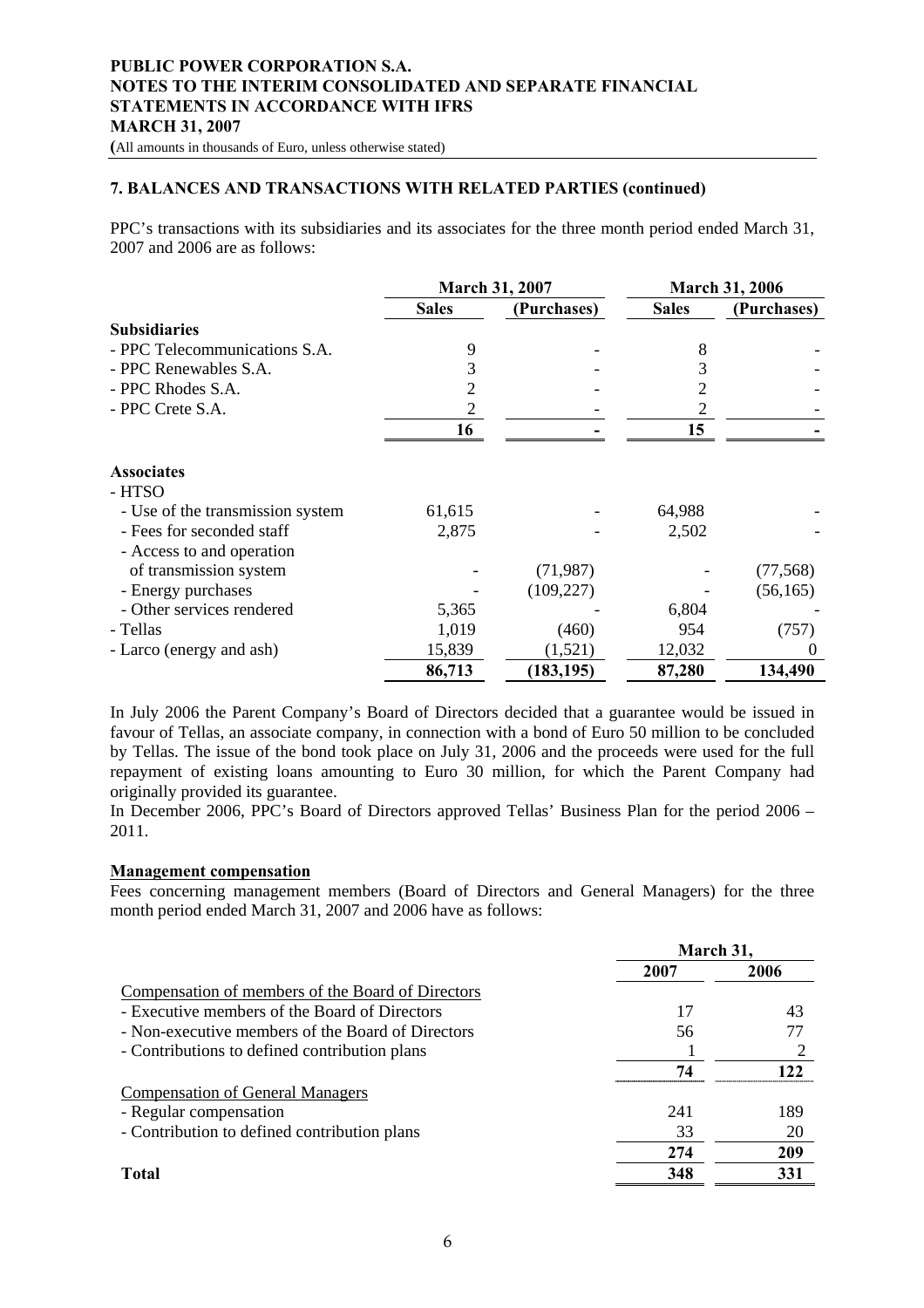<span id="page-13-0"></span>**(**All amounts in thousands of Euro, unless otherwise stated)

## **7. BALANCES AND TRANSACTIONS WITH RELATED PARTIES (continued)**

Compensation to members of the Board of Directors does not include standard payroll, paid to representatives of employees that participate in the Parent Company's Board of Directors and related contributions to social security funds.

## **8. DISPOSAL GROUP CLASSIFIED AS "HELD FOR SALE"**

On November 21, 2006 and December 19, 2006, the Board of Directors of the Parent Company decided to proceed to the spin-off of all of its renewable energy plants ("disposal group" consisting of wind farms, solar power plants, geothermic plants and small hydro-electric plants, either operating or under construction) and to transfer them to its 100% subsidiary PPC Renewables S.A. in exchange of shares through an equivalent increase of the subsidiary's share capital.

The rationale underlying this transaction is to allow such disposal group to operate in a more efficient manner, as PPC Renewables S.A. operates exclusively in this sector. The above transaction will be effected on January 1, 2007.

As a result, at December 31, 2006, and due to the fact that the transaction has commercial substance, PPC, in accordance with the provisions of IFRS 5 "Non-current assets held for sale and discontinued operations" classified the above disposal group as "held for sale" in the separate financial statements.

The major classes of assets and liabilities of this disposal group "held for sale" as at March 31, 2007 are as follows:

|                                      | Group      |            | Company    |            |  |
|--------------------------------------|------------|------------|------------|------------|--|
|                                      | 31.03.2007 | 31.12.2006 | 31.03.2007 | 31.12.2006 |  |
| <b>Assets</b>                        |            |            |            |            |  |
| Property, plant and equipment        |            |            | 57,278     | 56,807     |  |
| Materials and spare parts            |            |            | 489        | 489        |  |
| Assets classified as "held for sale" |            |            | 57,767     | 57,296     |  |
| <b>Liabilities</b>                   |            |            |            |            |  |
| Long-term liabilities                |            |            | (221)      | (221)      |  |
| <b>Subsidies</b>                     |            |            | (6, 432)   | (6, 432)   |  |
| Liabilities directly associated with |            |            |            |            |  |
| assets classified as "held for sale" |            |            | (6, 653)   | (6, 653)   |  |
| Net assets directly associated       |            |            |            |            |  |
| with disposal group                  |            |            | 51,114     | 50,643     |  |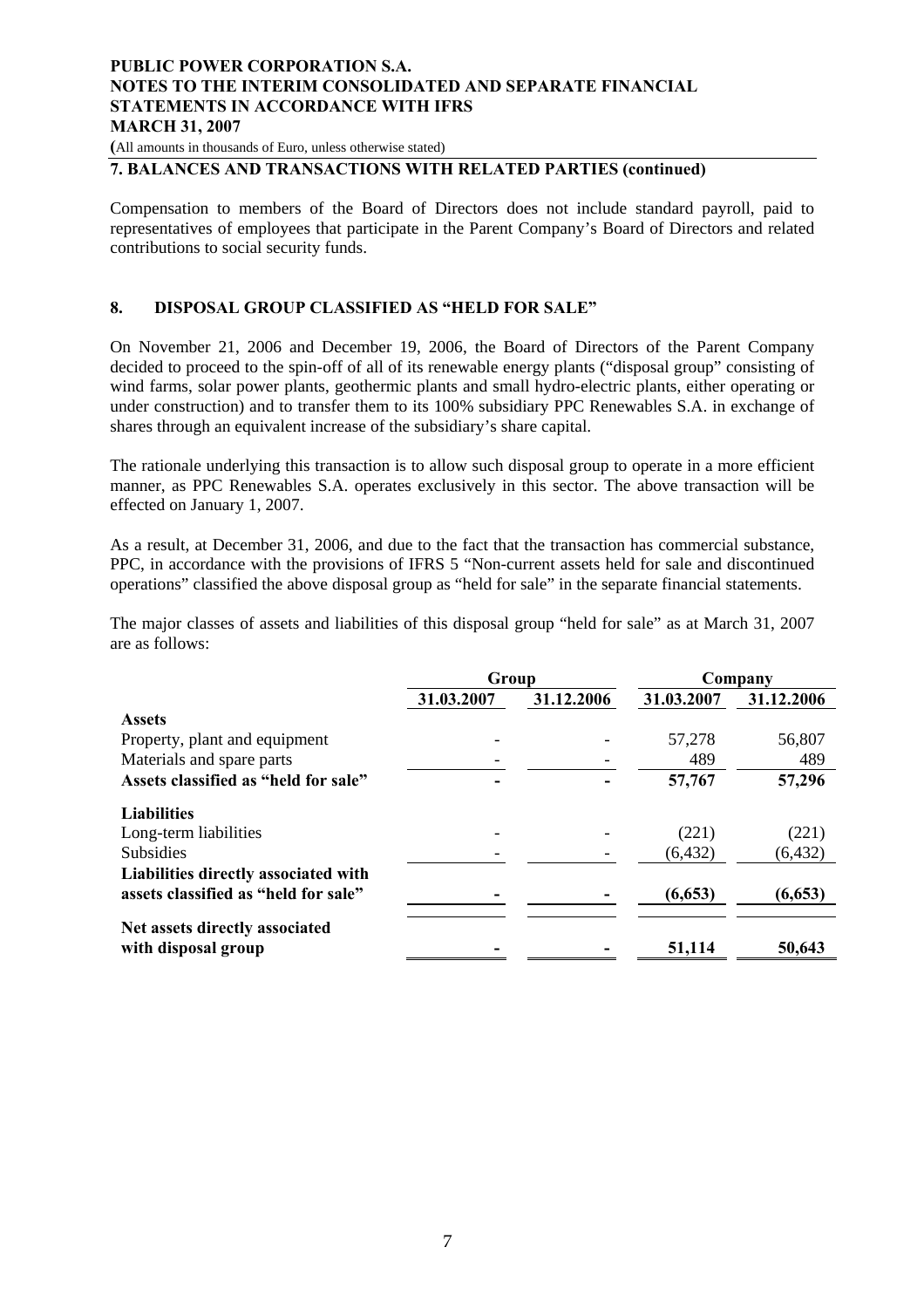<span id="page-14-0"></span>**(**All amounts in thousands of Euro, unless otherwise stated)

#### **8. DISPOSAL GROUP CLASSIFIED AS "HELD FOR SALE"(continued)**

The results of this disposal group for the three month ended March 31, 2007 and March 31, 2006 are presented below:

|                                         | Group |      | Company  |         |  |
|-----------------------------------------|-------|------|----------|---------|--|
|                                         | 2007  | 2006 | 2007     | 2006    |  |
| Revenue                                 |       |      | 2,858    | 2,428   |  |
| Expenses                                |       |      | (1, 472) | (2,351) |  |
| Income before tax                       |       |      | 1,386    |         |  |
| Tax expense related to pre-tax income   |       |      | (388)    | (23)    |  |
| Profit for the year from disposal group |       |      |          |         |  |
| classified as "held for sale"           |       |      | 998      | 54      |  |

The transfer of the disposal group of all of its renewable energy plants to its subsidiary PPC Renewables S.A., has not yet been completed. When it will take place, they will be accounted at their fair value according to IAS 16 "Property, plant and equipment". The value of the disposal group will be determined by independent appraisers.

## **9. DIVIDENDS**

The Parent Company's Board of Directors at its meeting held on May 22, 2007 decided to propose to the Shareholders' General Assembly which will take place on June 15, 2007, the distribution of dividends for the year 2006 of Euro 37,120 (Euro 0.16 per share).

## **10. LOAN AGREEMENTS-REPAYMENTS**

Within the 3 month period ended March 31, 2007 the Parent Company issued four bonds for a total amount of Euro 550 million repayable within the period 2008-2012.

The Parent Company's Board of Directors approved the issuance of bonds for a total amount of Euro 100 million, which will be withdrawn within the year 2007.

At March 31, 2007 the available credit lines of the overdraft facilities amounted to Euro 330 million, while the unused portion of all overdraft facilities of the Parent Company amounted to Euro 258 million.

The loan repayments for the three month period ended March 31, 2007 amounted to Euro 517,497.

## **11. COMMITMENTS AND CONTINGENCIES**

*(a) Agreement with WIND:* One of PPC's subsidiaries, PPC Telecommunications S.A., has formed a company with WIND S.p.A. (WIND-PPC Holdings N.V.), which further, exclusively, participates in Tellas S.A. Telecommunications ("Tellas"). Tellas started providing fixed and fixed wireless telephony as well as Internet services in Greece in 2003. The Group's total estimated equity contribution into Tellas is not expected to exceed Euro 90 million up to 2011, of which an amount of approximately Euro 55 million has already been invested through PPC Telecommunications S.A. Furthermore, PPC has also constructed a fibre-optic network along its existing lines which is leased to Tellas under an agreement expiring on December 31, 2017. PPC is responsible for maintaining the fibre-optic network in good order while rentals are receivable annually in arrears based on a formula defined in the agreement.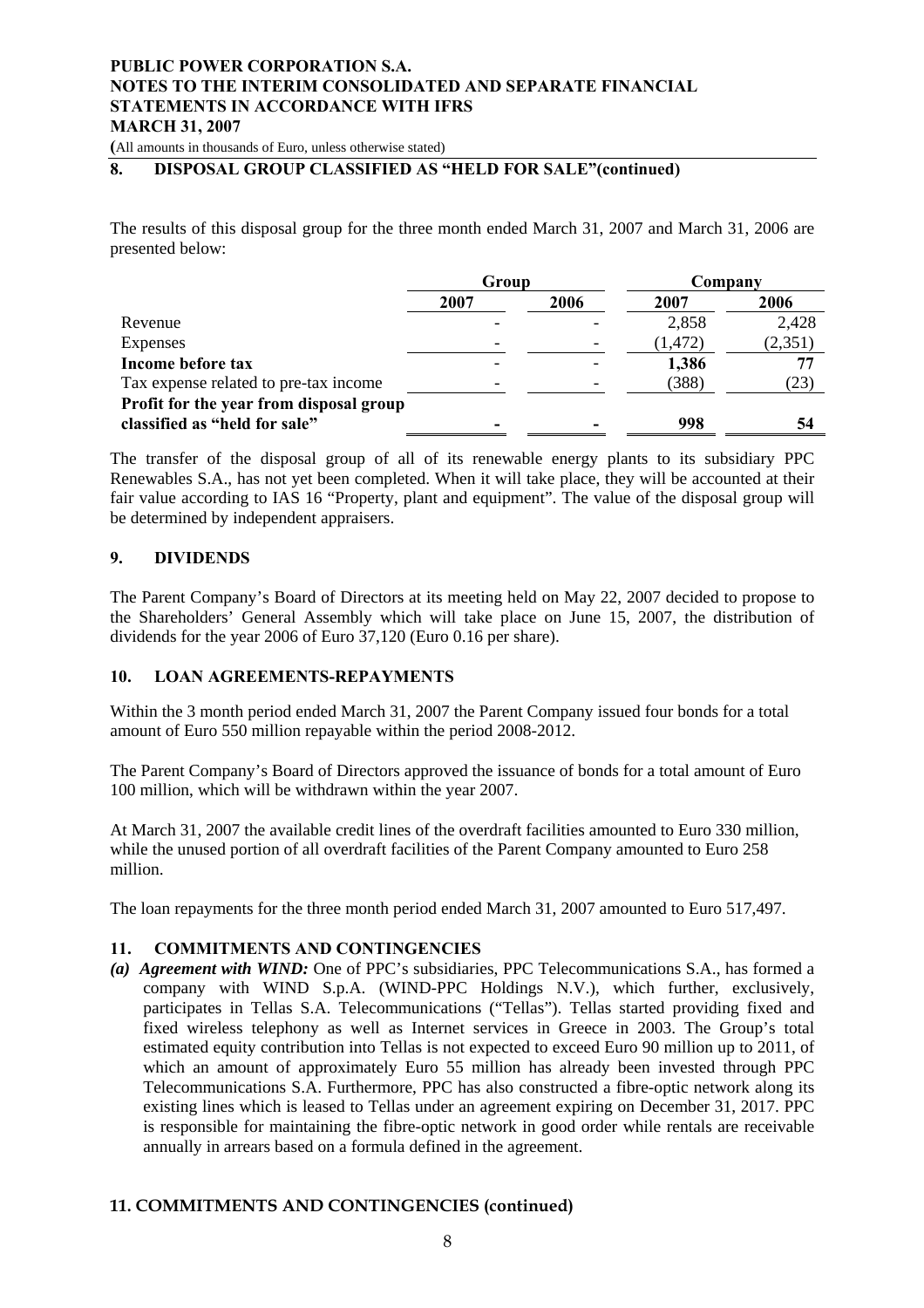**(**All amounts in thousands of Euro, unless otherwise stated)

## *(b) Acquisition Program:*

- *(i) Acquisition of power plant in Bulgaria:* In April 2005, PPC participated in the tender process for the privatization of 3 power plants in Bulgaria. PPC has submitted offers for two out of the three companies (Bobov Dol and Varna) and was the highest bidder for the Bobov Dol power plant. After a legal dispute that stalled the tender procedure for the sale of Thermal Power Plant of Bobov Dol EAD for more than a year, the Privatization Agency of Bulgaria with its Decision on July 4, 2006 declared PPC as the winning bidder, for the Bobov Dol power plant and summoned PPC to negotiations in order to complete the deal. PPC, due to the amount of time elapsed, proceeded with a confirmatory due diligence, after which negotiations were repeated in order to conclude the Agreement, until September 12. 2006. Bulgaria's Privatization Agency rescheduled, in time, the above mentioned deadline for December 11, 2006. The deadline was further extended twice for February 9, 2007 and April 10, 2007. In May 2007 Bulgaria's Privatization Agency terminated the process of the negotiations by an intermediate (Protocol) Decision. On May  $18<sup>th</sup>$  2007, PPC filed an appeal against the above Decision. Furthermore, PPC expressed to the Bulgarian Ministry of Environment and Waters its intention to continue negotiations in order to conclude the transaction.
- *(ii) Common participation with ENEL SpA in Kossovo's tender:* In November 2006, SENCAP signed an agreement with ENEL SpA, the Italian power company, thus creating a consortium in order to commonly participate in a tender of the Ministry of Energy and Mines of Kossovo's Temporary Self Administration. The Ministry was seeking participation of competent private investors for the preliminary stage of the tender. A common expression of interest was filed by late November 2006. The project of the above mentioned tender consists of the following: a) construction of a new power generating station with an installed capacity up to 2,100 MW, approximately, b) development of a new lignite mine for the existing power generating stations, c) development of a new mine in order to supply new generating stations and d) upgrading of the existing power generating station. By late December 2006, Kossovo's Ministry of Energy and Mines announced that the consortium formed by SENCAP and ENEL SpA was among the four competitors, out of ten, preselected, thus will proceed to the next stage of the tender.
- *(iii) Participation in FYROM's tender:* SENCAP has entered the preliminary phase of a tender, by FYROM's Ministry of Finance for TEC Negotino Power Station and was preselected to the next phase. Skopian authorities wish to privatize the existing power station with an installed capacity of 319MW as well as the construction of a new station with a minimum installed capacity of 300MW in the Negotino area.
- *(c) Ownership of Property:* According to a study performed by an independent law firm, major matters relating to the ownership of PPC's assets, are as follows:
	- 1. Public Power Corporation S.A. is the legal successor to all property rights of the former PPC legal entity. Its properties are for the most part held free of encumbrances. Although all property is legally owned, legal title in land and buildings will not be perfected and therefore title may not be enforced against third parties until the property is registered at the relevant land registry in PPC's name. PPC is in the process of registering this property free of charge at the relevant land registries following a simplified registration procedure. This process is not yet finalised.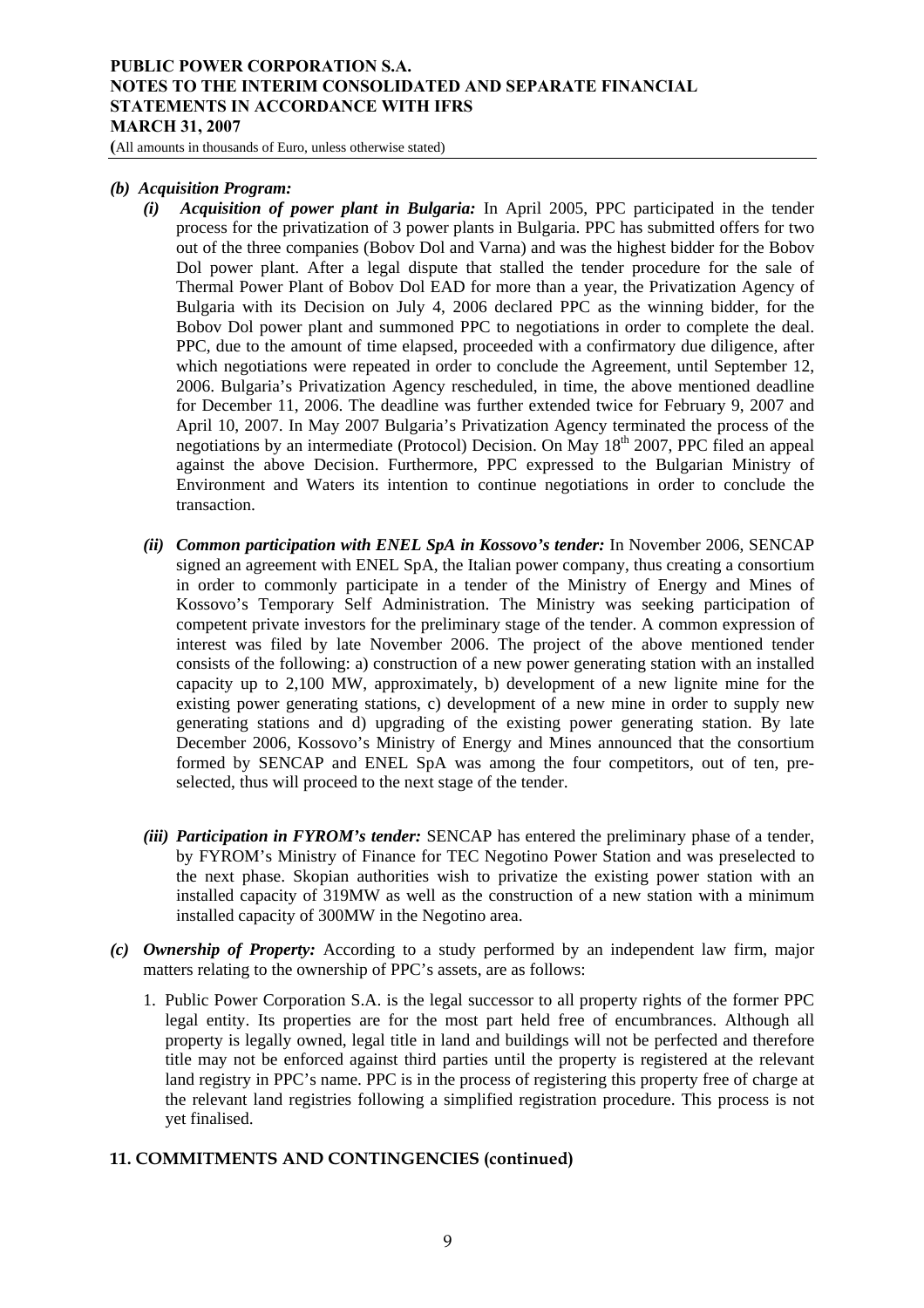**(**All amounts in thousands of Euro, unless otherwise stated)

- 2. In a number of cases, expropriated land, as presented in the expropriation statements, differs (in quantitative terms), with what PPC considers as its property.
- 3. Agricultural land acquired by PPC through expropriation in order to be used for the construction of hydroelectric power plants, will be transferred to the State as no charge, following a decision of PPC's Board of Directors and a related approval by the Ministry of Development, if this land is no longer necessary to PPC S.A. for the fulfilment of its purposes.
- *(d) Litigation and Claims:* The Group is a defendant in several legal proceedings arising from its operations. The total amount claimed as at March 31, 2007 amounts to approximately, Euro 418 million, as further analysed below:
	- **1. Claims with contractors, suppliers and other claims:** A number of contractors and suppliers have raised claims against the Company, mainly for disputes in relation to the construction and operation of power plants. These claims are either pending before courts or in arbitration and mediation proceedings. The total amount involved is approximately Euro 248 million. In most cases the Group has raised counter claims, which are not reflected in the accounting records until the time of collection.
	- **2. Fire incidents:** A number of individuals have raised claims against the Company for damages incurred as a result of alleged electricity-generated fires. The total amount involved is approximately Euro 51 million.
	- **3. Claims by employees:** Employees are claiming the amount of Euro 119 million, for allowances and other benefits that according to the employees should have been paid by PPC.

For the above amounts the Group has established provisions, which at March 31, 2007 totalled approximately Euro 139 million.

- *(e) Litigation with PPC Personnel Insurance Organization (PIO):* Until March 31, 2007, the PPC Personnel Insurance Organization ("PPC PIO") had filed five actions in law before courts against PPC, for a total amount of Euro 83,742, aiming to: a) obtain the ownership of a building sold by PPC in 1999 for a consideration of Euro 13,294, b) obtain the ownership of certain properties owned by PPC and collect the rents earned by PPC over a specified period of time, for an amount of Euro 3,000, c) obtain the ownership of a building for an estimated value of Euro 8,000, d) be compensated for securities which became property of PPC part of which was sold, as well as for related dividends collected for an amount of Euro 59,393 and e) receive other compensation for an amount of Euro 55. Cases under (a) and (b) have already been discussed before first instance courts. On case under (a) PPC PIO obtained a favorable judgment by the first instance court. PPC filed an appeal which as well as all other cases will be discussed before the competent courts in various dates within 2007. For the above amounts PPC established provisions, which at March 31, 2007 totalled Euro 40,687.
- *(f) Environmental Obligations:* Key uncertainties that may influence the final level of environmental investment which the Group will be required to make over the forthcoming decade, include: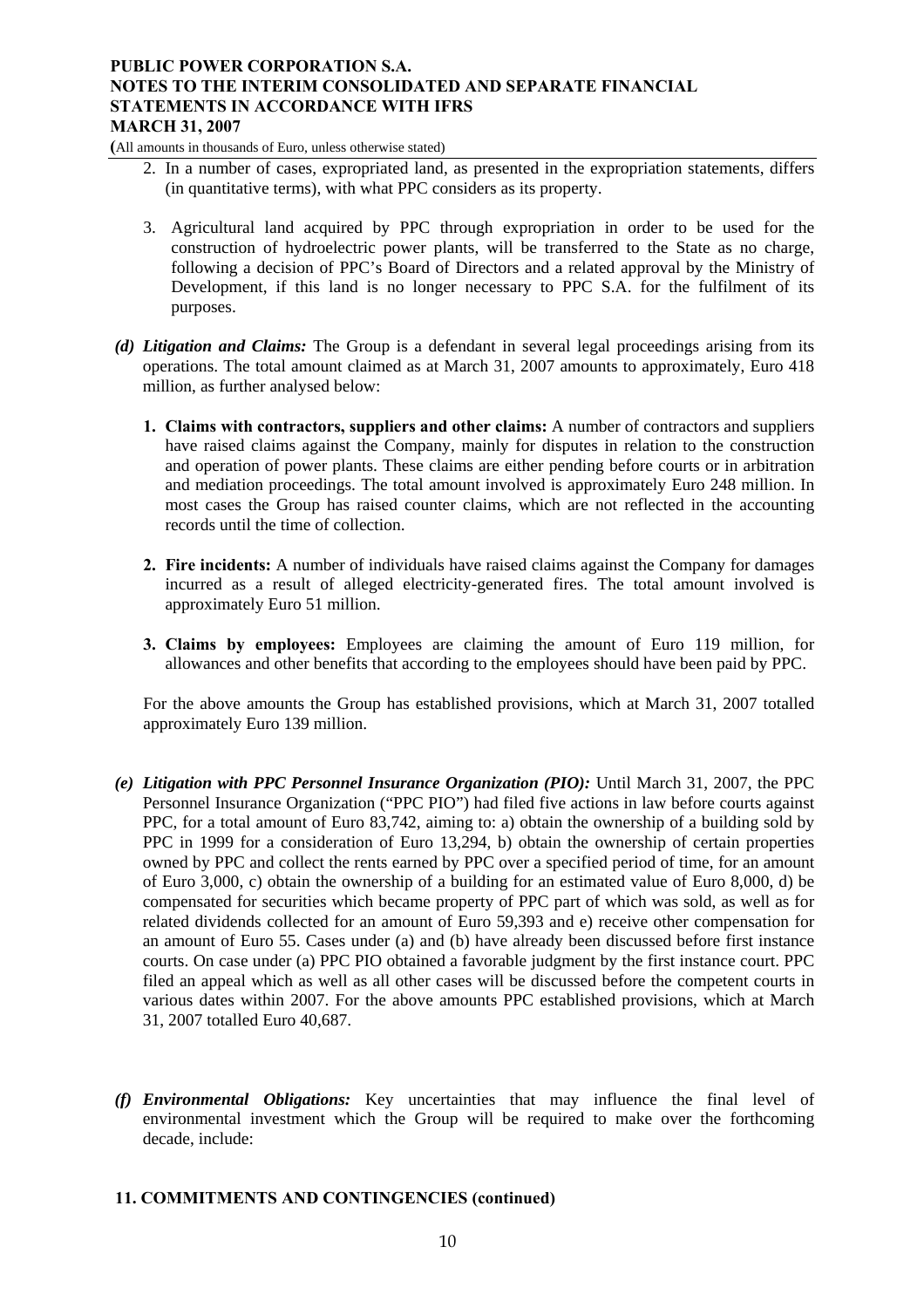**(**All amounts in thousands of Euro, unless otherwise stated)

- 1. Following the issuance of a number of Common Ministerial Decisions only a few environmental permits for certain HEP (HEP Plastiras, Kastraki, Kremasta, Stratos I & II and the national transmission network are still pending).
- 2. According to Greek Law 3481/2006, the environmental terms for the continuation, completion and operation of the projects of the Acheloos River Diversion Scheme to Thessaly were approved and their compliance is a prerequisite for the realisation of the projects and for which responsibility lies with the administrator for execution and operation. Public Works as well as PPC's projects that have been auctioned and constructed or are under construction and are related to projects of the Acheloos River Diversion Scheme to Thessaly and energy projects are allowed to operate or be completed according to the approved administration plan and the above-mentioned environmental terms. Under these terms, the continuation, completion and operation of the Messohora Power Plant are allowed. Based on the abovementioned, the concessionaire of the contract has been given orders to continue with the project of vehicular communications. At March 31, 2007, the accumulated amount of the Messochora Power Plant project amounted to Euro 267,8 million.
- 3. Under IPPC (Integrated Pollution Prevention and Control), the Best Available Techniques for Large Combustion Plants (with a capacity greater than 50 MW) have been defined on July 2006 at a European level. These may: (1) require additional to the already foreseen investments at PPC's larger thermal power plants stations, (2) reduce the hours of operation of its oil fired stations. In accordance with European Directive 2001/80/EC, a pollutants emission reduction plan for existing Large Combustion Plants has been approved by PPC's Board of Directors, and this includes, among others, the following measures:
	- Units I and II of Megalopolis A plant will enter the status of limited hours of operation (20,000 hours both of them as one installation) from January 1, 2008 until December 31, 2015 at the latest.
	- Until the end of 2007, all measures for facing the operational problems of the flue gas desulphurisation plant in unit IV of Megalopolis plant should be completed.
	- Until the end of 2007, all measures for the installation and continuous operation for the flue gas desulphurization plant in Unit III of Megalopolis plant should be completed.
	- Until the end of 2007, all necessary modifications for using low sulphur heavy fuel oil, in all the existing oil fired plants included in the reduction plan, should be implemented. For the Linoperamata Steam Electric Station, low sulphur heavy fuel oil is already in use by January 1, 2007.

PPC's emission reduction plan has been submitted in time to the authorities, in order to be incorporated in the national emission reduction plan of the country, according to the provisions of the aforementioned Directive.

The renewal of the environmental permits, of the Amyntaion, Ptolemais, Kardia and Liptol Steam Electric Stations, are expected to be completed during September 2007, as well as the issue of the Common Ministerial Decision specifying in detail the National Reduction Plan, will designate the future need for further environmental investments.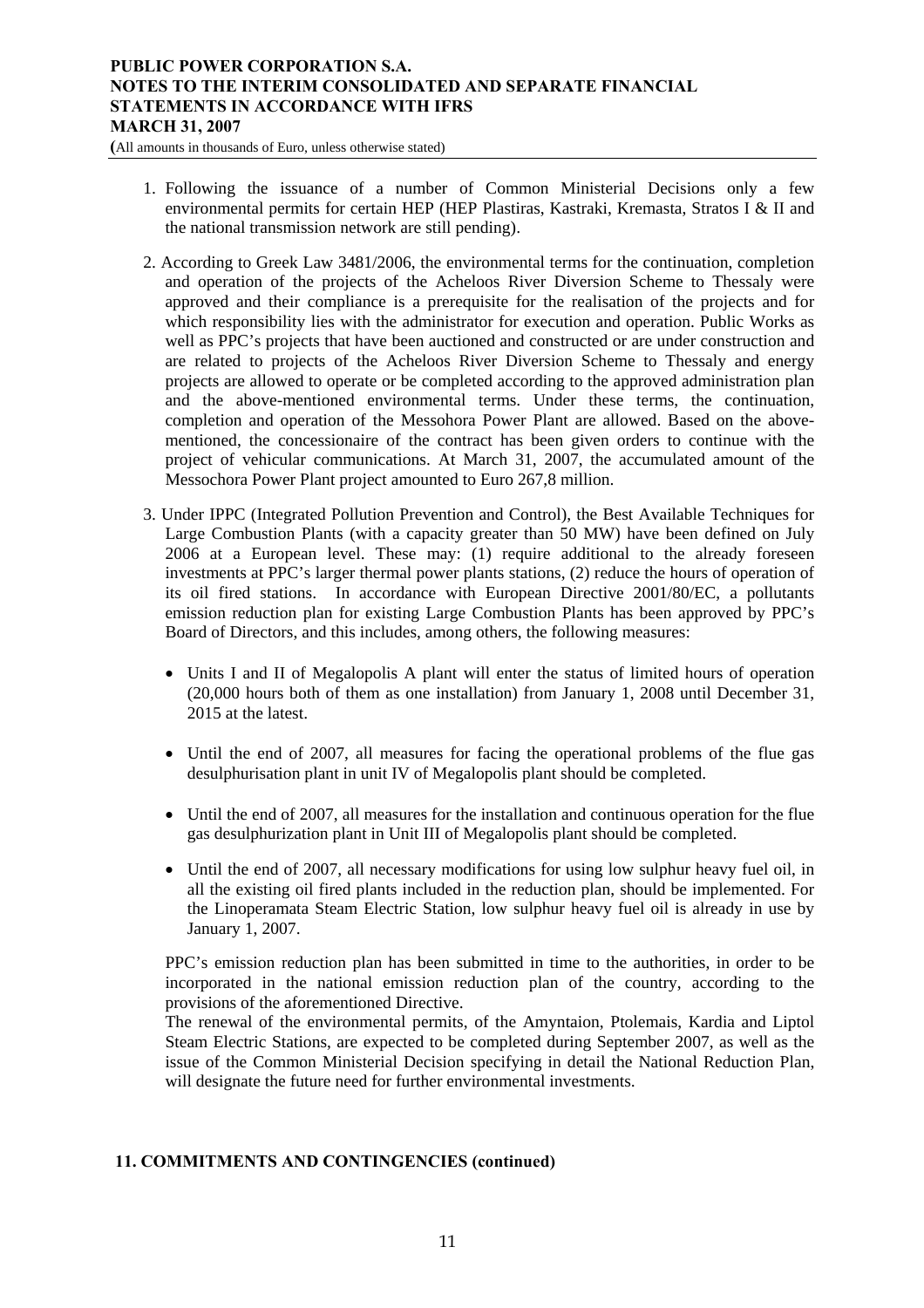**(**All amounts in thousands of Euro, unless otherwise stated)

- 4. The extent of contaminated land has yet to be defined for many of PPC's installations. At present, there appears to be no requirement for large-scale remediation projects at PPC's sites in the short term, and it is unlikely that this will be required at the mining areas or at the lignite stations for the foreseeable future. Remediation, however, may be warranted at some of the firm's oil-fired stations, and depots and of its underground networks in the future.
- 5. PPC has undertaken limited studies on the presence of asbestos-containing materials at its premises. Upon submission by PPC of a full environmental impact assessment study, the Ministry of Environment issued in May 2004 the environmental permit for the construction and operation of an environmentally – controlled landfill site for the disposal of the bulk of asbestos containing material existing in its premises.
- 6. During the operation of the Transmission Lines and Substations, there is no electromagnetic radiation in close proximity to the lines and substations, but two separate fields, the magnetic and the electric field. At places where the public or the Company's personnel might find themselves close to the above mentioned lines and substations, the values of those fields are substantially less than the limits established by the International Commission on Non Ionizing Radiation Protection (ICNIRP), which have also been adopted by the World Health Organization (WHO). The above mentioned limits have also been adopted by the European Union as well as the Greek Legislation, and more specifically in the Common Ministerial Decision 3060 (FOR) 238 Official Gazette 512/B/25.04.2002. It must be noted though, that the limits stated in the above regulations for both electric and magnetic fields do not constitute dangerous values, but contain rather large safety factors, in order to cover for vagueness due to the limited knowledge about both the magnetic and electric fields' influence in order to fulfil the requirement for the prevention of adverse effects.
- $(g)$  *CO<sub>2</sub> Emissions:* The issuance of the common Ministerial Decision finalized the Greek National Allocation Plan for the first trading period 2005 – 2007. According to the above mentioned National Allocation Plan (NAP), PPC has been allocated for the period 2005 - 2007 emission allowances of 159,131 kt  $CO<sub>2</sub>$  out of which 52,224 kt  $CO<sub>2</sub>$  for the year 2005, 53,297 kt  $CO<sub>2</sub>$  for the year 2006 and 53,610 kt  $CO<sub>2</sub>$  for the year 2007. In January 2006, the competent authority has issued the permits for  $CO<sub>2</sub>$  emissions of twenty-nine (29) PPC's bound plants and in March 2007 the permits of two (2) new PPC's bound plants (Local Power Station (LPS) Patmos and Local Power Station (LPS) Sifnos). It is noted that the allocation of emission allowances will be considered final, both, for years 2005 and 2006, after the Greek Competent Authorities settles PPC's request for additional emission allowances to be allocated to the "Unknown New Entrance Units". No emission allowances have been allocated to these units in NAP 2005-2007, since these units have been put in operation as emergency units to cover summer peak demands. Furthermore, the exact amount of emission allowances that will be allocated to the "Known New Entrance Units" has not been decided yet. However the allocation of these additional emission allowances corresponds to a very small percentage of the total amount of emission allowances allocated to PPC's bound plants by the above mentioned Common Ministerial Decision.

#### **11. COMMITMENTS AND CONTINGENCIES (continued)**

The annual (2006)  $CO_2$  emissions verification reports for the thirty one (31) PPC's bound plants have been successfully completed in March 2007 by accredited third party verifiers. These reports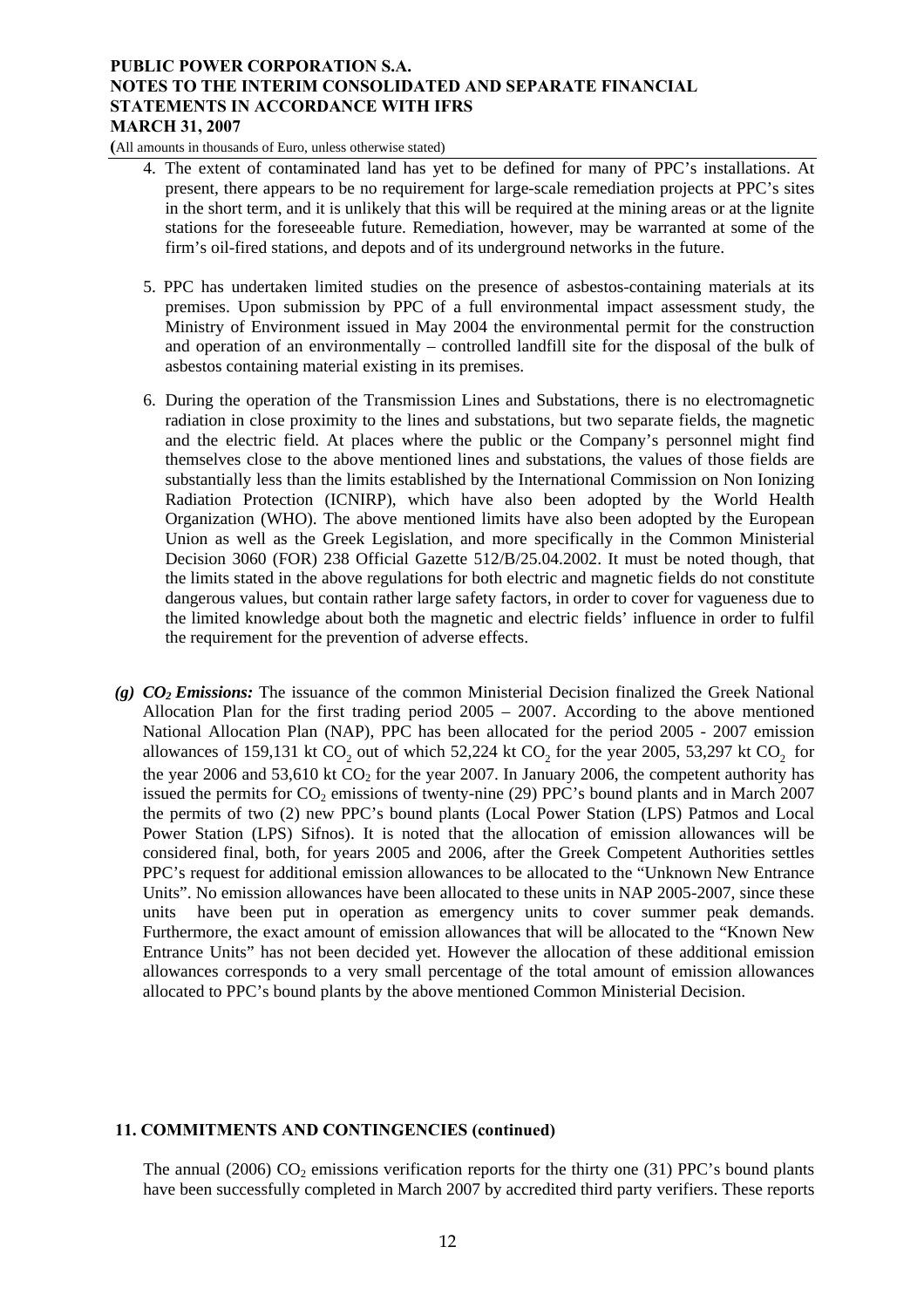<span id="page-19-0"></span>**(**All amounts in thousands of Euro, unless otherwise stated)

along with the corresponding verification statements have been submitted to the Ministry for the Environment, Physical Planning and Public Works, within the deadline given by the legislation. The verified  $CO_2$  emissions for all thirty one (31) PPC's bound plants for 2006 amounted to 50,453 kt CO<sub>2</sub>. Consequently for the year 2006 PPC exhibited a surplus of emission allowances. As far as the year 2007 is concerned, based upon current data, the Parent Company's total emission allowances are estimated to amount to 52.3 million tones and are within range of the emission allowances allocated to PPC for the year 2007 by the Greek NAP (53.61 million tones).

*(h) Business Plan:* In May 2006, PPC's Board of Directors approved the Company's Business Plan for the five year period 2006 – 2010, as well as a Study for the enhancement of performance and the rationalization of costs for the same period. The basic axis of PPC's Business Plan is the Conversion Programme under the name "HERCULES".

## **12. SUBSEQUENT EVENTS**

- **a) Subsidies :** In April 2007 the Parent Company has received a subsidy that amounted to Euro 4.5 million for the project "Corfu – Igoumenitsa underwater connection" out of the  $3<sup>rd</sup>$  EU Framework Program through the Public Investment Program of the Hellenic Republic.
- **b) SENCAP S.A. :** On April 23<sup>th</sup>, 2007 PPC's Board of Directors by its Decision No 81 has approved the terms of participation of the European Bank of Reconstruction and Development (EBRD) to SENCAP's share capital. Following that, the new share capital composition is as follows : PPC S.A 45%, ContourGlobal LLC 45% and EBRD 10%. On May  $4<sup>th</sup>$ , 2007 the Parent Company participated in SENCAP's share capital increase with an amount of Euro 2,390.
- **c) Overdraft Facilities :** In May 2007, the Parent Company's Board of Directors approved the conclusion of overdraft facilities for a total amount of Euro 250 million. The available credit lines of the overdraft facilities amounted to Euro 380 million
- **d) Lignite Contract :** By its Decision 103/07.05.2007 PPC's Board of Directors has approved a contract for the procurement of lignite by "AHLADA LIGNITE MINES S.A" in order to supply Meliti Thermal Power Plant.
- **e) Tax audit :** The Parent Company has been audited by the tax authorities up to 2003. For the financial years 2004 and 2005 the Parent Company is currently undergoing a tax audit by the fiscal authorities.
- **f) PPC Renewables S.A.:** Following Decision No 3/16.01.2007 of its Board of Directors, PPC paid Euro 2.2 million, on May  $19<sup>th</sup>$ , 2007, in order to participate in PPC Renewables' share capital.